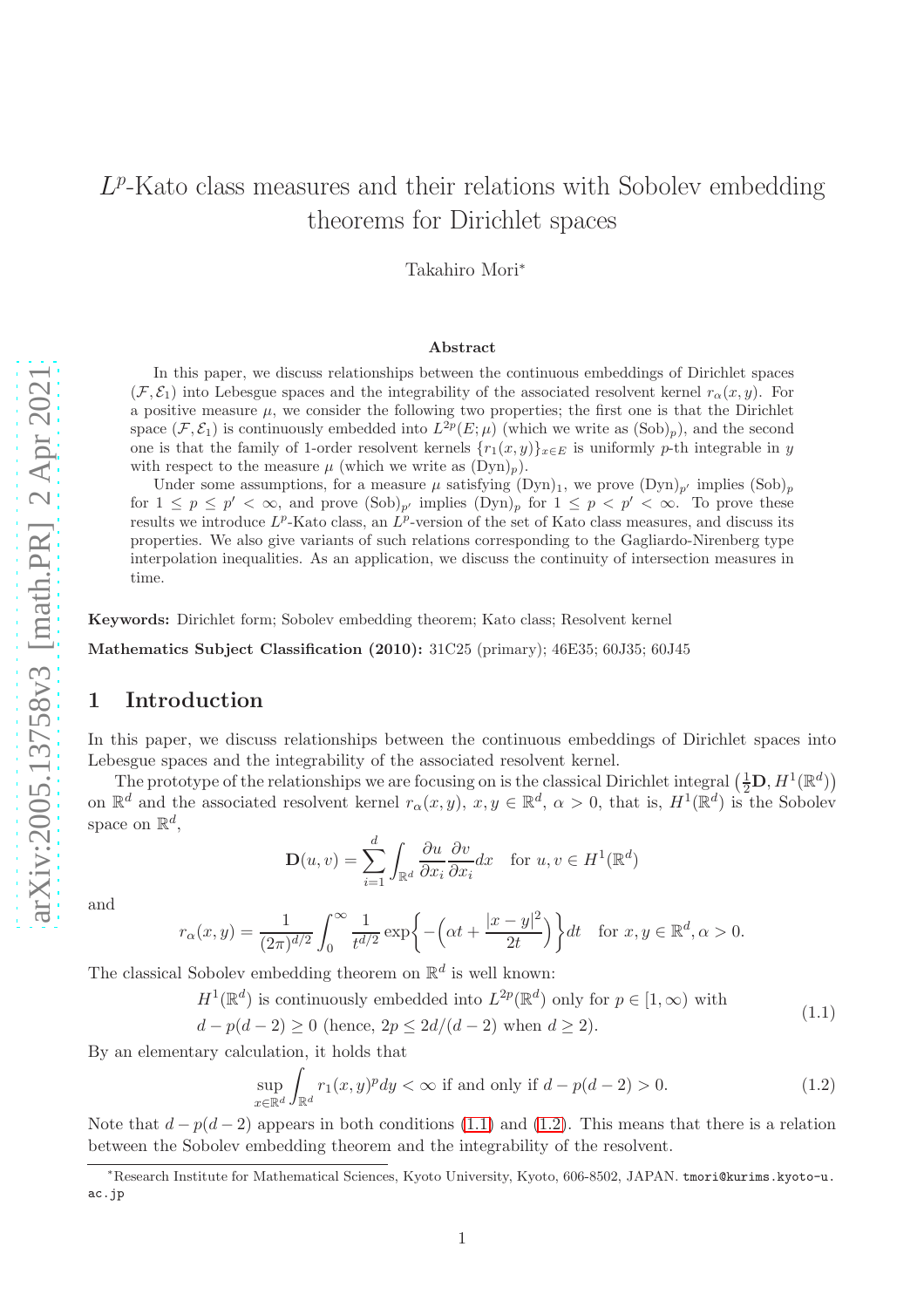The main purpose of this paper is to generalize such relations from the perspective of the Dirichlet form theory. Let E be a locally compact separable metric space,  $m$  be a Radon measure on E with  $\text{supp}[m] = E$ , and let  $(\mathcal{E}, \mathcal{F})$  be a Dirichlet form on  $L^2(E; m)$  with the associated resolvent kernel  $r_{\alpha}(x, y)$  with respect to m. We simply write the inner product  $\mathcal{E}_1(u, v) = \mathcal{E}(u, v) + \int_E uv dm$  for  $u, v \in \mathcal{F}$ . Suppose  $\mu$  is a Radon measure on E. For  $p \in [1,\infty)$ , we consider two properties;

 $(Sob)_p$  the Hilbert space  $(\mathcal{F}, \mathcal{E}_1)$  is continuously embedded into  $L^{2p}(E; \mu)$ , that is, there exists a positive constant  $C > 0$  such that  $||u||^2_{L^{2p}(E;\mu)} \leq C\mathcal{E}_1(u,u)$  for all  $u \in \mathcal{F}$ ,

$$
(\text{Dyn})_p
$$
 it holds that  $\sup_{x \in E} \int_E r_1(x, y)^p \mu(dy) < \infty$ .

The property  $(Dyn)_p$  is named after Dynkin, which is equivalent to  $\mathcal{D}^p(X)$  defined later. The aim of this paper is to show the following: under some conditions, for any measure  $\mu$  satisfying  $(Dyn)_1$ ,

- if  $(\text{Dyn})_{p'}$  holds for some  $p' \in [1, \infty)$ , then  $(\text{Sob})_p$  holds for all  $1 \leq p \leq p'$  $(1.3)$
- <span id="page-1-1"></span><span id="page-1-0"></span>• if  $(\text{Sob})_{p'}$  holds for some  $p' \in [1,\infty)$ , then  $(\text{Dyn})_p$  holds for all  $1 \leq p < p'$  $(1.4)$

See Sections [4.1](#page-12-0) and [4.2](#page-14-0) for precise statements and proofs. We will prove [\(1.3\)](#page-1-0) in Theorem [4.1](#page-12-1) (i) and the following Corollary [4.2.](#page-13-0) We will also prove [\(1.4\)](#page-1-1) in Theorem [4.7](#page-15-0) (i). Regarding [\(1.4\)](#page-1-1), Lemma [4.6](#page-14-1) gives a stronger result when  $\mu$  is the reference measure m, that is, we obtain the order of decay for the quantity  $\sup_{x \in E} \int_E r_\alpha(x, y)^p m(dy)$  as  $\alpha \uparrow \infty$ . By [\(1.3\)](#page-1-0) and [\(1.4\)](#page-1-1), [\(1.2\)](#page-0-1) follows from [\(1.1\)](#page-0-0) and (1.1) with  $d - p(d - 2) > 0$  follows from [\(1.2\)](#page-0-1). In Theorem [4.1](#page-12-1) and Theorem [4.7,](#page-15-0) we also give some variants of such relationships.

When  $\mu$  is the reference measure m, the Sobolev inequality has been studied for various settings; Euclidean space, Riemannian manifolds, Lie groups, and so on (see [\[22,](#page-21-0) [3\]](#page-20-0) for example). It is known that the Sobolev inequality is equivalent to the ultra-contractivity of the associated transition semigroup [\[30\]](#page-21-1), the Nash type inequality [\[6\]](#page-20-1), and the capacity isoperimetric inequality [\[15,](#page-20-2) [13\]](#page-20-3).

When  $p = p' = 1$ , our result [\(1.3\)](#page-1-0) is related to the theory of the Kato class of measures. Kato class is introduced to analyse the Schrödinger semigroups and analyse integral kernels of semigroups given by Feynman-Kac functionals (see [\[1,](#page-20-4) [2\]](#page-20-5) for example). The set of measures satisfying  $(Dyn)_1$  is the so-called the Dynkin class (1-order version of Green-bounded measures). The embedding result [\(1.3\)](#page-1-0) for  $p = p' = 1$  is proved by Stollmann and Voigt [\[25\]](#page-21-2) via operator theory, and later Shiozawa and Takeda [\[24\]](#page-21-3) proved it in terms of Dirichlet forms.

The organization of the paper is as follows. In Section [2.1,](#page-2-0) we give the framework. In Section [2.2,](#page-3-0) we introduce an  $L^p$ -Dynkin class, which is equivalent to  $(Dyn)_p$ , and an  $L^p$ -Kato class, which is an  $L^p$ analog of the classical Kato class. We will give equivalent conditions of these classes in terms of heat kernels, so we can check that a measure is in the classes once an upper bound of the heat kernel such as the (sub-)Gaussian estimate (see  $(2.13)$ ) or the jump type estimate (see  $(2.14)$ ) holds for a short time. These estimates are established for many processes. Regarding the (sub-)Gaussian estimate, it is obtained for Brownian motion on a manifold [\[20\]](#page-21-4), Brownian motion on a metric measure space with Riemannian curvature dimension condition  $[26]$ , Brownian motion on the Sierpinski gasket  $[5]$ and other diffusions on fractals [\[4\]](#page-20-7), and so on. Regarding the jump-type estimate, stable-like processes on d sets [\[8\]](#page-20-8) are studied for example.

In Section [2.3,](#page-7-0) we introduce a subclass of the  $L^p$ -Kato class (denoted by  $\mathcal{K}^{p,\delta}(X)$ ), which has additional information on the order of decay for the quantity  $\sup_{x \in E} \int_E r_\alpha(x, y)^p \mu(dy)$  as  $\alpha \uparrow \infty$ . Similarly to the  $L^p$ -Dynkin and the  $L^p$ -Kato classes, this subclass can be characterized via the heat kernel estimate, and the above example satisfies the estimate.

In Section [3,](#page-8-2) a relation between  $L^p$ -Dynkin classes for a process and for its time changed process is discussed. This section plays a key role later to prove [\(1.4\)](#page-1-1). Sections [4.1](#page-12-0) and [4.2](#page-14-0) are devoted to proving  $(1.3)$  and  $(1.4)$  as mentioned above. In these sections, we also prove variants of  $(1.3)$  and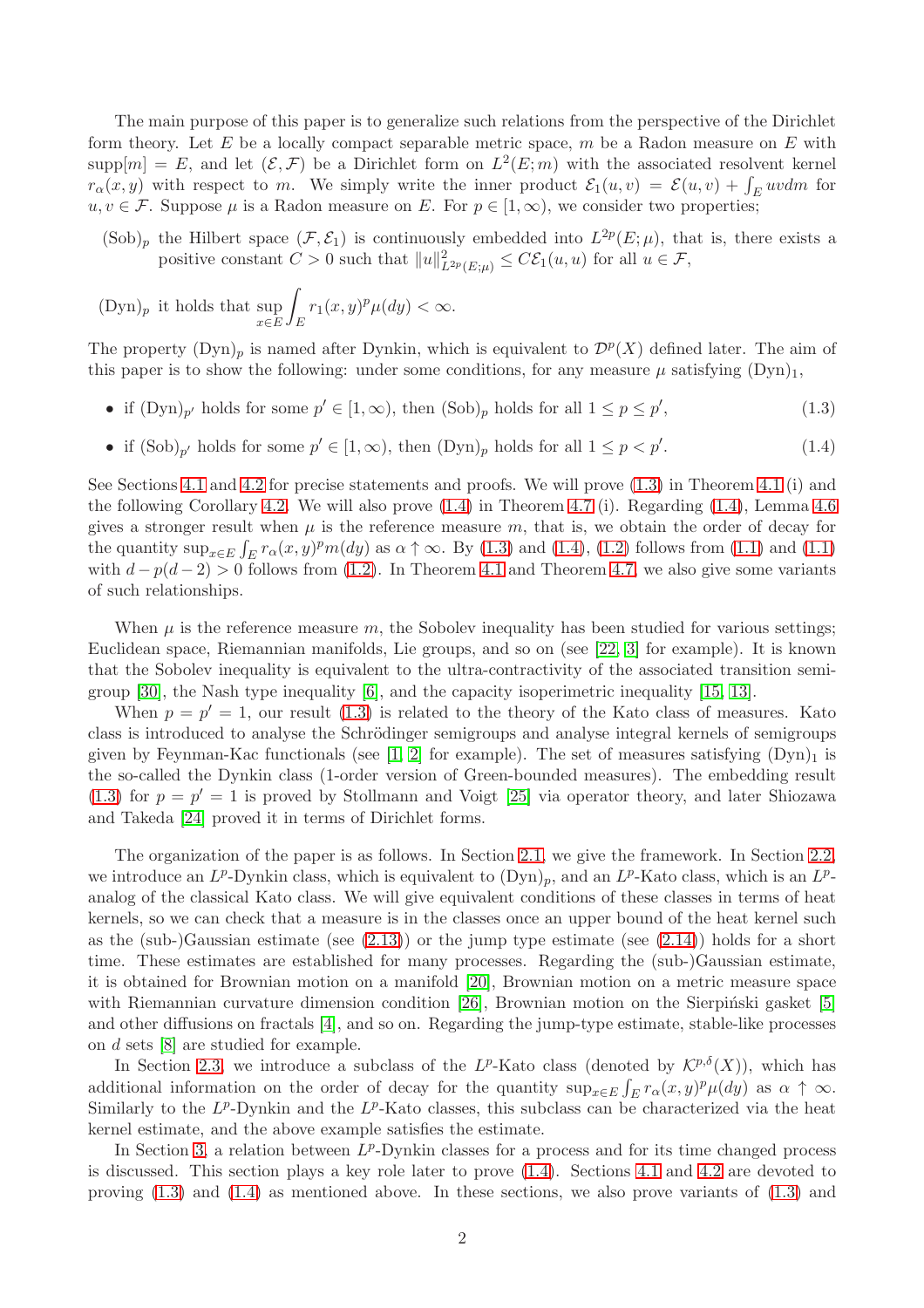[\(1.4\)](#page-1-1) corresponding to the L<sup>p</sup>-Kato class and the subclass  $\mathcal{K}^{p,\delta}(X)$ , respectively, and the later gives relations with the Gagliardo-Nirenberg type interpolation inequality.

Section [5](#page-18-0) is an application to the intersection of the paths of independent stochastic processes. Analysis of the intersection of Brownian paths was initiated by Dvoretzky, Erdős, Kakutani [\[9,](#page-20-9) [10\]](#page-20-10) and Dvoretzky, Erdős, Kakutani and Taylor  $[11]$ . They gave the following dichotomy: for p independent Brownian motions  $B^{(1)}, \ldots, B^{(p)}$  on  $\mathbb{R}^d$ ,

the paths intersect, i.e., 
$$
B^{(1)}(0, \infty) \cap \cdots \cap B^{(p)}(0, \infty) \neq \emptyset
$$
 almost surely if  $(1.5)$ 

 $d - p(d - 2) > 0$ , and do not intersect almost surely if  $d - p(d - 2) \leq 0$ .

Note that the same number  $d - p(d - 2)$  appears as in [\(1.1\)](#page-0-0) and [\(1.2\)](#page-0-1).

Motivated by problems in statistical physics such as the configurations of interacting polymers, a random measure called the intersection local time has been introduced; see [\[19\]](#page-21-6) for example. In this paper, we consider the occupation measure of the set of intersections for independent processes  $X^{(1)}, \ldots, X^{(p)}$  with the same distribution X which is formally written as

$$
\ell_t^{\text{IS}}(A) = \int_A \left[ \prod_{i=1}^p \int_0^{t_i} \delta_x(X^{(i)}(s_i)) ds_i \right] m(dx) \text{ for } A \in \mathcal{B}(E)
$$

and for  $\boldsymbol{t} = (t_1, \ldots, t_p) \in [0, \infty)^p$ , where  $\delta_x$  is the Dirac measure at x, m is the reference measure of the processes and  $\mathcal{B}(E)$  is the family of Borel sets in E. We call the measure as the *(mutual)* intersection measure named after König and Mukherjee [\[17\]](#page-20-12). Here and in the following, the superscript "IS" means "InterSection".

In Theorem [5.1](#page-18-1) we prove the following; if the reference measure m belongs to the subclass  $\mathcal{K}^{p,\delta}(X)$ introduced in Section [2.3,](#page-7-0) then the measure-valued process  $t \mapsto \ell_t^{\text{IS}}(dx)$  has a continuous modification, and the real-valued process  $t \mapsto \langle f, \ell_t^{\text{IS}} \rangle$  has a Hölder continuous modification for each bounded Borel function f. This is a generalization of [\[7,](#page-20-13) Section 2.2], in which the results are obtained for independent Brownian motions.

## $2$   $L^p$ -Kato class and its variant

In this section, we give the framework and introduce the  $L^p$ -Kato class and its variants.

## <span id="page-2-0"></span>2.1 Framework

Let E be a locally compact, separable metric space and let m be a Radon measure on E with supp $[m] =$ E. Let  $\partial$  be a point added to E so that  $E_{\partial} := E \cup \{\partial\}$  is the one-point compactification of E. The point  $\partial$  serves as the cemetery point for E. Suppose  $(\mathcal{E}, \mathcal{F})$  is a regular Dirichlet form on  $L^2(E; m)$ and  $X = (\Omega, X_t, \zeta, \mathbb{P}_x)$  is an associated m-symmetric Hunt process. For  $\alpha > 0$  and  $u \in \mathcal{F}$ , we simply write  $\mathcal{E}_{\alpha}(u, u) = ||u||_{\mathcal{E}_{\alpha}}^2 := \mathcal{E}(u, u) + \alpha \int_E u^2 dm$ . In this paper, we always take the quasi-continuous version of the element u of  $\mathcal F$  (see [\[12,](#page-20-14) Section 2] for example).

Throughout this paper, we assume that the transition kernel  $(P_t)_{t>0}$  of X satisfies the absolute continuity condition:

$$
P_t(x, dy)
$$
 is absolutely continuous with respect to  $m(dy)$  for each  $t > 0$  and  $x \in E$ . (2.1)

<span id="page-2-1"></span>Note that the condition [\(2.1\)](#page-2-1) implies the measurability of the heat kernel (see [\[31,](#page-21-7) Theorem 2] for example):

$$
(P_t)_{t>0}
$$
 admits a heat kernel  $p_t(x, y)$  which is jointly measurable on  
\n
$$
(0, \infty) \times E \times E
$$
 such that  $p_t(x, y) = p_t(y, x)$  and  
\n
$$
p_{t+s}(x, y) = \int_E p_s(x, z) p_t(z, y) m(dz)
$$
 for all  $s, t > 0, x, y \in E$ .  
\n(2.2)

<span id="page-2-2"></span>Remark 2.1. We may consider a slightly weaker condition than [\(2.1\)](#page-2-1):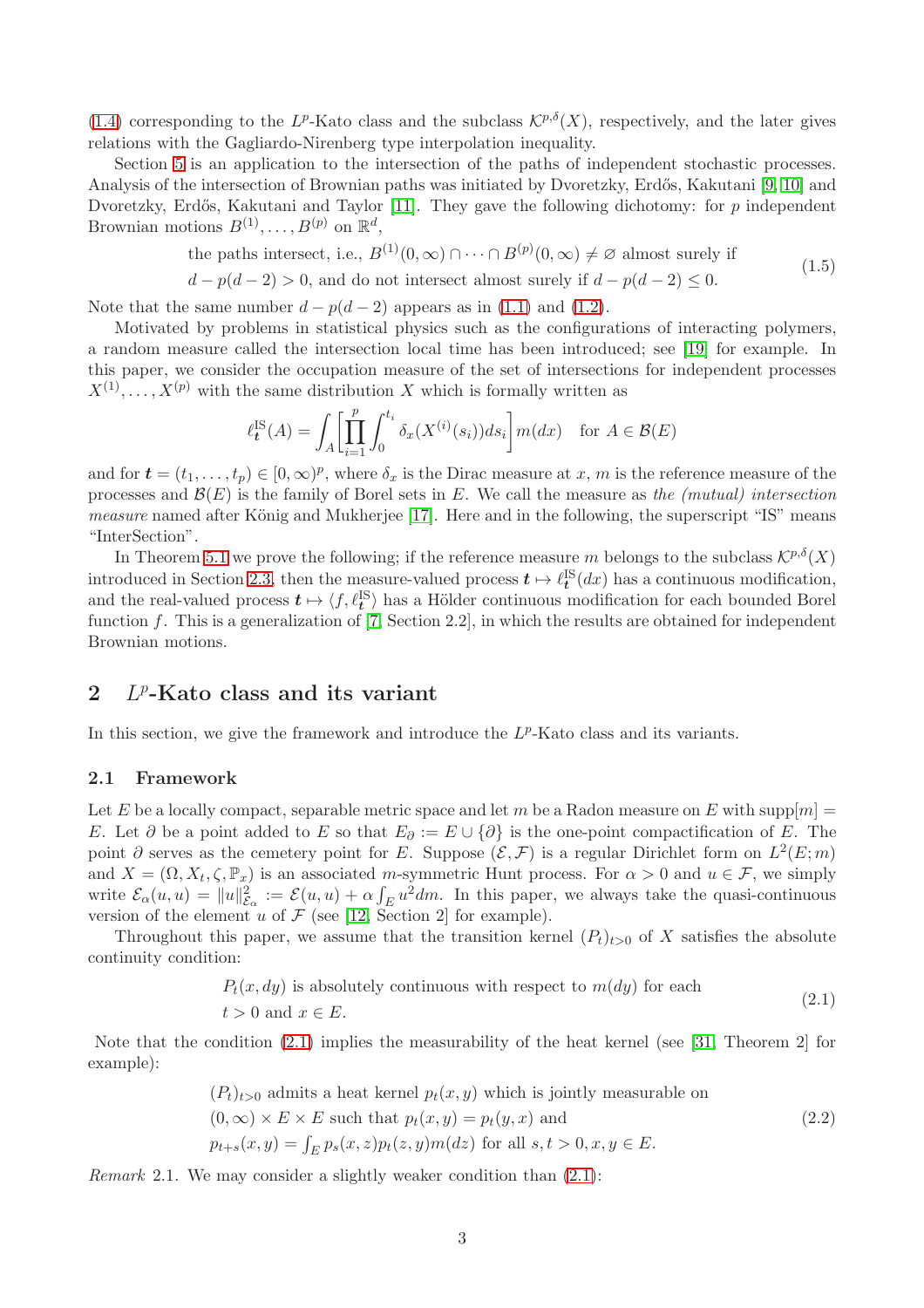There exists a Borel properly exceptional set N such that  $P_t(x, dy)$  is absolutely continuous with respect to  $m(dy)$  for each  $t > 0$  and  $x \in E \setminus N$ . (2.3)

<span id="page-3-1"></span>It is known that the Sobolev inequality implies [\(2.3\)](#page-3-1) (see [\[12,](#page-20-14) Theorem 4.27] for example). Under the condition, we can obtain the corresponding results of this paper by replacing sup<sub> $x \in E$ </sub> by  $\inf_{\text{Cap}(N)=0} \sup_{x \in E\setminus N}$  as in [\[2,](#page-20-5) (3.3)], where Cap is the (1-)capacity of the Dirichlet form  $(\mathcal{E}, \mathcal{F})$ . In this paper, we do not give detailed calculations under the assumption [\(2.3\)](#page-3-1) and we always impose [\(2.1\)](#page-2-1) for simplicity.

For each  $\alpha > 0$ , write the  $\alpha$ -order resolvent kernel of X by  $r_{\alpha}(x, y) = \int_0^{\infty} e^{-\alpha t} p_t(x, y) dt$ . We denote by  $S_{00}(X)$  the set of positive Borel measures  $\mu$  such that  $\mu(E) < \infty$  and  $R_1\mu(x) := \int_E r_1(x, y)\mu(dy)$ is uniformly bounded in  $x \in E$ . A positive Borel measure  $\mu$  on E is said to be *smooth in the strict* sense if there exists a sequence  ${E_n}_{n=1}^{\infty}$  of Borel sets increasing to E such that  $1_{E_n} \cdot \mu \in S_{00}(X)$  for each n and

$$
\mathbb{P}_x\Bigl(\lim_{n\to\infty}\sigma_{E\setminus E_n}\geq\zeta\Bigr)=1,\quad\text{for all }x\in E,
$$

where  $\sigma_{E\setminus E_n}$  is the first hitting time of  $E\setminus E_n$ . The totality of smooth measures in the strict sense is denoted by  $S_1(X)$ .

## <span id="page-3-0"></span>2.2 The class  $\mathcal{K}^p(X)$

In this section, we introduce the  $L^p$ -version of the Kato class measures.

<span id="page-3-4"></span>**Definition 2.2.** Let  $p \in [1,\infty)$ . For a positive Radon measure  $\mu$  on E,  $\mu$  is said to be in the L<sup>p</sup>-Kato class with respect to X (in symbols  $\mu \in \mathcal{K}^p(X)$ ) if

$$
\lim_{\alpha \uparrow \infty} \sup_{x \in E} \int_{E} r_{\alpha}(x, y)^{p} \mu(dy) = 0
$$
\n(2.4)

and  $\mu$  is said to be in the  $L^p$ -Dynkin class with respect to X (in symbols  $\mu \in \mathcal{D}^p(X)$ ) if

$$
\sup_{x \in E} \int_{E} r_{\alpha}(x, y)^{p} \mu(dy) < \infty \quad \text{for some } \alpha > 0. \tag{2.5}
$$

Clearly  $\mathcal{K}^p(X) \subset \mathcal{D}^p(X)$ . The condition  $(\text{Dyn})_p$  which we introduced in Section [1](#page-0-2) means nothing else than the  $L^p$ -Dynkin class.

## <span id="page-3-3"></span>Remark 2.3.

- 1.  $\mathcal{K}^1(X)$  and  $\mathcal{D}^1(X)$  are so-called the set of Kato and Dynkin class measures, respectively. The reference measure m always belongs to  $\mathcal{K}^1(X)$ .
- 2. If  $\mu(E) < \infty$ , Hölder's inequality gives that  $\mu \in \mathcal{K}^{p'}(X)$  implies  $\mu \in \mathcal{K}^{p}(X)$  for  $1 \leq p < p'$ .
- 3. The  $L^p$ -Kato and the  $L^p$ -Dynkin classes are well-defined up to the quasi-everywhere equivalence of the processes. Indeed, it holds that

<span id="page-3-2"></span>
$$
\sup_{x \in E} \int_{E} r_{\alpha}(x, y)^{p} \mu(dy) = \inf_{N \subset E, \text{Cap}(N) = 0} \sup_{x \in E \backslash N} \int_{E} r_{\alpha}(x, y)^{p} \mu(dy). \tag{2.6}
$$

Obviously the left-hand side is equal or grater than the right-hand side. To prove the converse inequality, let  $\mu$  be a Radon measure on E,  $\alpha > 0$ , and  $N \subset E$  be a zero-capacity set. For fixed  $x \in E, M > 0$  and a compact set  $K \subset E$ , we write  $\nu(dy) = 1_K(y)(r_\alpha(x, y) \wedge M)^{p-1}\mu(dy)$  and  $R_{\alpha} \nu = \int_E r_{\alpha}(\cdot, y) \nu(dy)$ . For  $z \in E \setminus N$ , we have by Hölder's inequality

$$
R_{\alpha}\nu(z) = \int_K r_{\alpha}(z, y) (r_{\alpha}(x, y) \wedge M)^{p-1} \mu(dy)
$$
  

$$
\leq \left\{ \sup_{z \in E \backslash N} \int_E r_{\alpha}(z, y)^p \mu(dy) \right\}^{\frac{1}{p}} \left\{ \int_K (r_{\alpha}(x, y) \wedge M)^p \mu(dy) \right\}^{\frac{p-1}{p}}.
$$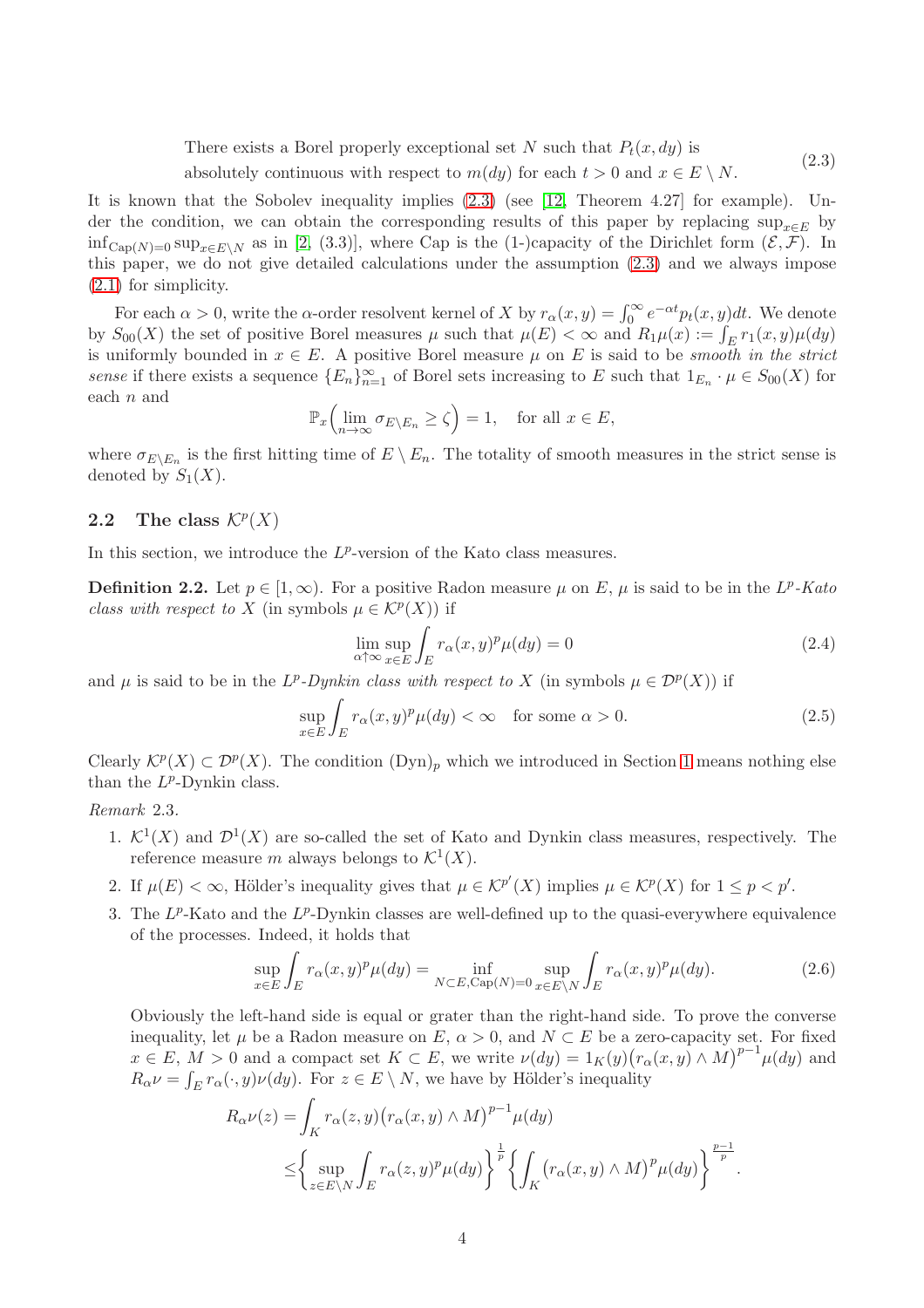Since  $R_{\alpha} \nu$  is  $\alpha$ -excessive and the absolute continuity condition [\(2.1\)](#page-2-1) holds, we have

$$
R_{\alpha}\nu(x) = \lim_{\varepsilon \downarrow 0} e^{-\alpha \varepsilon} \mathbb{E}_x[R_{\alpha}\nu(X_{\varepsilon})] = \lim_{\varepsilon \downarrow 0} e^{-\alpha \varepsilon} \int_{E \backslash N} p_{\varepsilon}(x, z) R_{\alpha}\nu(z) m(dz)
$$
  

$$
\leq \left\{ \sup_{z \in E \backslash N} \int_E r_{\alpha}(z, y)^p \mu(dy) \right\}^{\frac{1}{p}} \left\{ \int_K (r_{\alpha}(x, y) \wedge M)^p \mu(dy) \right\}^{\frac{p-1}{p}},
$$

which means that

$$
\int_{K} \left( r_{\alpha}(x, y) \wedge M \right)^{p} \mu(dy) \leq \sup_{z \in E \backslash N} \int_{E} r_{\alpha}(z, y)^{p} \mu(dy).
$$

Taking  $M \uparrow \infty$  and  $K \uparrow E$ , we have the desired inequality by the dominated convergence theorem.

Hence one can define the  $L^p$ -Kato and the  $L^p$ -Dynkin classes by the right-hand side of  $(2.6)$ without probabilistic notations and denote them as  $\mathcal{K}^p(\mathcal{E})$  and  $\mathcal{D}^p(\mathcal{E})$  in symbols. Throughout this paper, we always use the sup-notation for simplicity because one can find such replacements of sup<sub> $x \in E$ </sub> with  $\inf_{N \subset E, \text{Cap}(N)=0} \sup_{x \in E\setminus N}$  by similar calculations.

<span id="page-4-0"></span>*Example* 2.4 (Brownian motion on  $\mathbb{R}^d$ ). Suppose  $E = \mathbb{R}^d$ , m is the Lebesgue measure on  $\mathbb{R}^d$  and X is a Brownian motion on  $\mathbb{R}^d$ . Let  $p \in [1,\infty)$  with  $d - p(d-2) > 0$  and  $\mu$  be a positive Radon measure on  $\mathbb{R}^d$ . By the proof of [\[1,](#page-20-4) Theorem 4.5],  $\mu \in \mathcal{K}^p(X)$  if and only if

$$
\lim_{r \downarrow 0} \sup_{x \in \mathbb{R}^d} \int_{|x-y| < r} \frac{\mu(dy)}{|x-y|^{p(d-2)}} = 0, \quad d \ge 3,
$$
\n
$$
\lim_{r \downarrow 0} \sup_{x \in \mathbb{R}^d} \int_{|x-y| < r} (-\log |x-y|)^p \mu(dy) = 0, \quad d = 2,
$$
\n
$$
\sup_{x \in \mathbb{R}^d} \int_{|x-y| \le 1} \mu(dy) < \infty, \quad d = 1.
$$

In particular, when  $d = 1$ ,  $\mathcal{K}^1(X) = \mathcal{K}^p(X)$  for any  $p > 1$ .

By the above characterization, we may give a sufficient condition for  $\mathcal{K}^p(X)$ . If a Borel function f on  $\mathbb{R}^d$  satisfies  $\sup_{x\in\mathbb{R}^d} \int_{|x-y|\leq 1} |f(y)|^r dy < \infty$  for some  $r > d/(d-p(d-2))$  for  $d \geq 2$ , or  $r \geq 1$  for  $d=1$ , then the measure  $|f(x)|dx$  is in the class  $\mathcal{K}^p(X)$ . This gives an extension of [\[1,](#page-20-4) Theorem 1.4 (iii)], in which the result is obtained for  $p = 1$ . (See also [\[18\]](#page-21-8), in which such results are obtained under more general heat kernel estimates.) In particular,  $|x|^{-\beta}dx \in \mathcal{K}^p(X)$  if  $\beta < d-p(d-2)$  for  $d \geq 2$ , and  $\beta$  < 1 for  $d = 1$ .

When  $d \geq 3$ , Schechter [\[23\]](#page-21-9) introduced related classes  $M_{\alpha,r}$   $(\alpha > 0, r > 1)$  of functions V given by

$$
\sup_{x \in \mathbb{R}^d} \int_{|x-y| \le 1} \frac{|V(y)|^r}{|x-y|^{d-\alpha}} dy < \infty,
$$

and [\[1\]](#page-20-4) studied relations between  $M_{\alpha,r}$  and the classical Kato class  $\mathcal{K}^1(X)$ . By Hölder's inequality, we have  $M_{\alpha,r} \subset \mathcal{K}^p(X)$  if  $r > \alpha/(d-p(d-2))$ . This is an extension of [\[1,](#page-20-4) Proposition 4.1, 4.2], in which the result are obtained for  $p = 1$ . (Note that there are typos in [\[1\]](#page-20-4);  $\beta > 2$  in Proposition 4.1 (resp.  $\alpha > 2p$  in Proposition 4.2) should be  $\beta < 2$  (resp.  $\alpha < 2p$ ).)

*Remark* 2.5. Güneysu [14] gives another generalization of the Kato class to show the Hölder continuity of the Schrödinger semigroups. For  $\alpha \in [0,1]$ , a Radon measure  $\mu$  on E is said to be in the  $\alpha$ -Kato class in the sense of Güneysu (in symbols  $\mu \in \widetilde{\mathcal{K}}^{\alpha}(X)$ ) if

$$
\lim_{t \downarrow 0} \sup_{x \in E} \int_{E} \left( \int_{0}^{t} s^{-\frac{\alpha}{2}} p_s(x, y) ds \right) \mu(dy) = 0.
$$

Obviously  $\widetilde{\mathcal{K}}^0(X) = \mathcal{K}^1(X)$ , which is the classical Kato class. When X is a Brownian motion on  $\mathbb{R}^d$ , by the proof of [\[1,](#page-20-4) Theorem 4.5]  $\mu \in \widetilde{\mathcal{K}}^{\alpha}(X)$  if and only if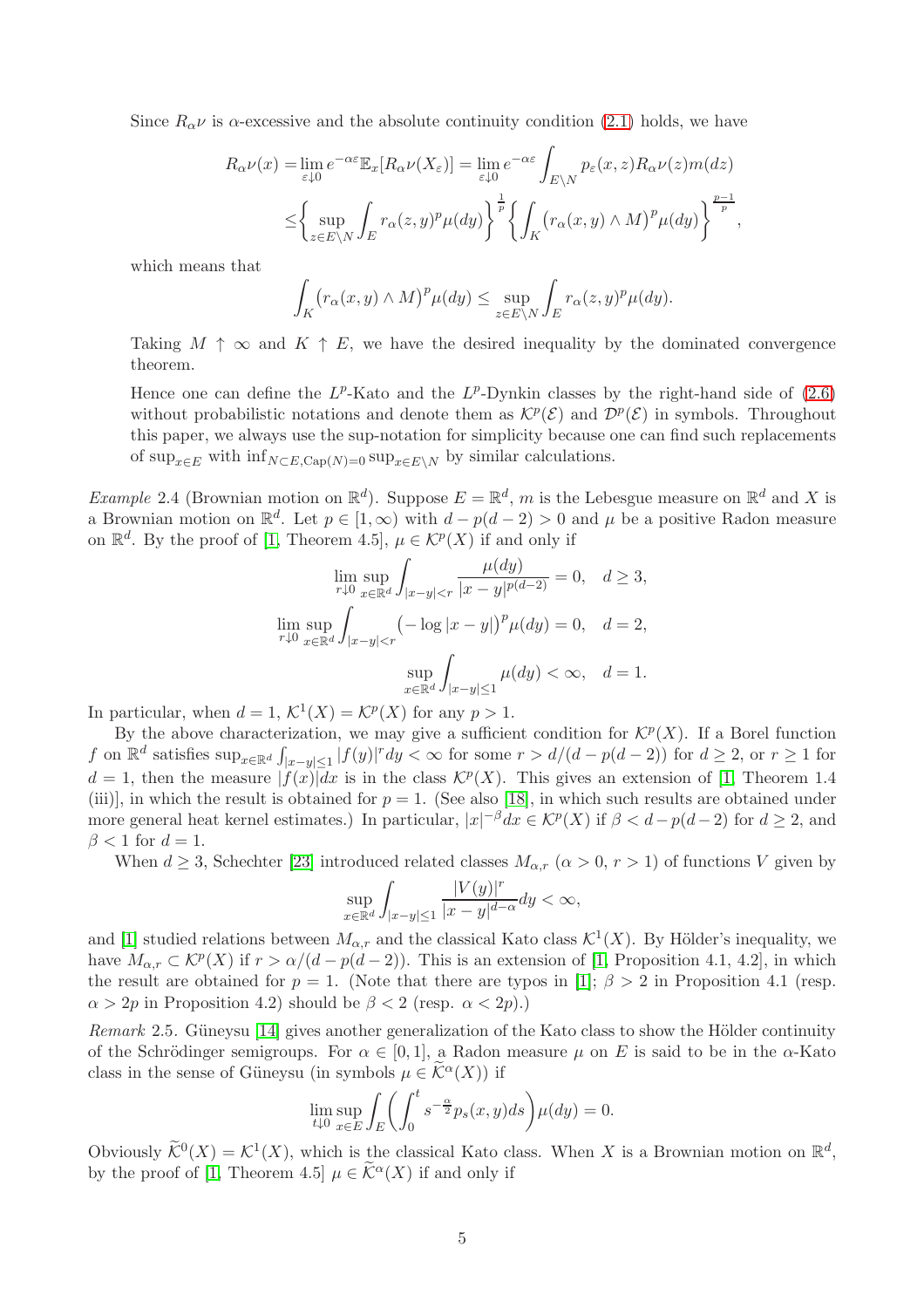$$
\lim_{r \downarrow 0} \sup_{x \in \mathbb{R}^d} \int_{|x-y| < r} \frac{\mu(dy)}{|x-y|^{d+\alpha-2}} = 0, \quad d + \alpha > 2,
$$
\n
$$
\lim_{r \downarrow 0} \sup_{x \in \mathbb{R}^d} \int_{|x-y| < r} \left( -\log|x-y| \right) \mu(dy) = 0, \quad d + \alpha = 2,
$$
\n
$$
\sup_{x \in \mathbb{R}^d} \int_{|x-y| \le 1} \mu(dy) < \infty, \quad d + \alpha < 2.
$$

A comparison with Example [2.4](#page-4-0) gives that the coincidence  $\hat{\mathcal{K}}^{\alpha}(X) = \mathcal{K}^p(X)$  also holds when  $p \geq 1$ ,  $d + \alpha - 2 = p(d - 2) > 0$ , or when  $p > 1$ ,  $d = 1$ ,  $0 \leq \alpha \leq 1$ .

The following proposition is the  $L^p$ -version of [\[2,](#page-20-5) Proposition 3.8] in some sense.

**Proposition 2.6.** Let  $p \in [1,\infty)$ . It holds that

$$
\mathcal{D}^p(X) \subset S_1(X).
$$

*Proof.* Suppose  $\mu \in \mathcal{D}^p(X)$  and assume first  $\mu(E) < \infty$ . As in Remark [2.3,](#page-3-3) we have  $\mu \in \mathcal{D}^1(X)$ , that is,  $\sup_{x \in E} R_1 \mu(x) < \infty$ . This means  $\mu$  is in  $S_{00}(X)$  and hence is in  $S_1(X)$ .

When  $\mu \in \mathcal{D}^p(X)$  may not be a finite measure, take a sequence  $\{E_n\}_{n=1}^{\infty}$  of relatively compact open sets that go to E as  $n \uparrow \infty$ . By the above, we have  $1_{E_n} \cdot \mu \in S_{00}(X)$ . Set  $\sigma = \lim_{n \to \infty} \sigma_{E \setminus E_n}$ . For each  $x \in E$ , the quasi-left-continuity of the Hunt process X (see for example, [\[12,](#page-20-14) Appendix A.2]) implies that

$$
\lim_{n \to \infty} X_{\sigma_{E \setminus E_n}} = X_{\sigma}, \quad \mathbb{P}_{x} \text{-a.s. on } \{\sigma < \infty\}
$$

and then  $\mathbb{P}_x(\sigma \geq \zeta) = 1$ , which concludes  $\mu \in S_1(X)$ .

The next two propositions characterize the  $L^p$ -Dynkin class and the  $L^p$ -Kato class in terms of the heat kernel.

<span id="page-5-0"></span>**Proposition 2.7.** Let  $p \in [1,\infty)$ . For a Radon measure  $\mu$  on E, the following are equivalent: (i)  $\mu \in \mathcal{D}^p(X)$ ,

 $(ii)$  sup x∈E E  $r_{\alpha}(x, y)^p \mu(dy) < \infty$  for all  $\alpha > 0$ ,  $(iii)$  sup x∈E Z E  $\int f^t$  $\mathbf{0}$  $p_s(x, y)ds\bigg)^p \mu(dy) < \infty$  for some  $t > 0$ ,  $(iv)$  sup x∈E Z E  $\int f^t$  $\theta$  $p_s(x, y)ds$   $\bigg\}^p \mu(dy) < \infty$  for all  $t > 0$ .

Proof. Trivially (ii) implies (i) and (iv) implies (iii).

Assume  $\mu \in D^p(X)$  and take  $\beta > 0$  such that  $\sup_{x \in E} \int_E r_\beta(x, y)^p \mu(dy) < \infty$ . For  $\alpha > \beta$ , the monotonicity of the resolvent clearly implies that  $\sup_{x \in E} \int_E r_\alpha(x, y)^p \mu(dy) < \infty$ . For  $0 < \alpha < \beta$ , fix  $x \in E$  and set  $F(\cdot) := \int_E r_\alpha(x, z) r_\beta(z, \cdot) m(dz)$ . Then we have by Hölder's inequality,

$$
\int_{E} F(y)^{p} \mu(dy) = \int_{E} \left( \int_{E} F(y)^{p-1} r_{\beta}(z, y) \mu(dy) \right) r_{\alpha}(x, z) m(dz)
$$
\n
$$
\leq \int_{E} \left( \int_{E} F(y)^{p} \mu(dy) \right)^{\frac{p-1}{p}} \left( \int_{E} r_{\beta}(z, y)^{p} \mu(dy) \right)^{\frac{1}{p}} r_{\alpha}(x, z) m(dz)
$$
\n
$$
\leq \frac{1}{\alpha} \left( \int_{E} F(y)^{p} \mu(dy) \right)^{\frac{p-1}{p}} \left( \sup_{z \in E} \int_{E} r_{\beta}(z, y)^{p} \mu(dy) \right)^{\frac{1}{p}},
$$

which implies that

$$
\left(\int_{E} F(y)^{p} \mu(dy)\right)^{\frac{1}{p}} \leq \frac{1}{\alpha} \left(\sup_{z \in E} \int_{E} r_{\beta}(z, y)^{p} \mu(dy)\right)^{\frac{1}{p}}.
$$

 $\Box$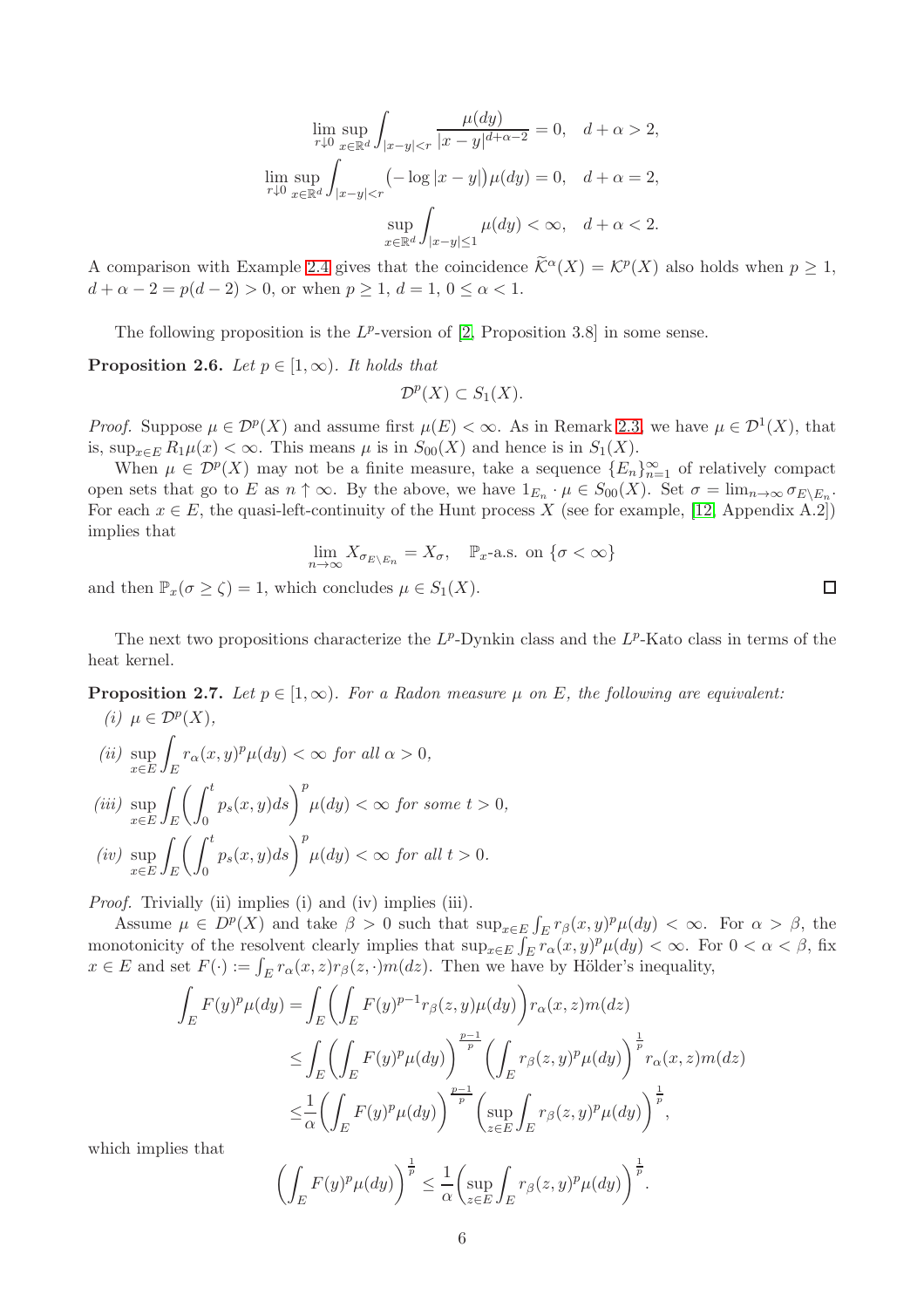Hence the resolvent equation  $r_{\alpha}(x, y) = r_{\beta}(x, y) + (\beta - \alpha) \int_E r_{\alpha}(x, z) r_{\beta}(z, y) m(dz)$  yields that

$$
\left(\int_{E} r_{\alpha}(x,y)^{p} \mu(dy)\right)^{\frac{1}{p}} \leq \left(\int_{E} r_{\beta}(x,y)^{p} \mu(dy)\right)^{\frac{1}{p}} + (\beta - \alpha) \left(\int_{E} F(y)^{p} \mu(dy)\right)^{\frac{1}{p}} \leq \frac{\beta}{\alpha} \left(\sup_{z \in E} \int_{E} r_{\beta}(z,y)^{p} \mu(dy)\right)^{\frac{1}{p}} < \infty,
$$
\n(2.7)

which concludes (ii). Moreover, we have for any  $t > 0$ ,  $x \in E$  and  $\alpha > 0$ ,

<span id="page-6-2"></span><span id="page-6-1"></span>
$$
\int_{E} \left( \int_{0}^{t} p_s(x, y) ds \right)^{p} \mu(dy) \le e^{p\alpha t} \sup_{x \in E} \int_{E} r_{\alpha}(x, y)^{p} \mu(dy), \tag{2.8}
$$

which concludes (iv).

Next, assume (iii). Take  $t_0 > 0$  such that  $\sup_{x \in E} \int_E \left( \int_0^{t_0} p_s(x, y) ds \right)^p \mu(dx) < \infty$ . For any  $t \le t_0$ and  $a > 0$ , we have

<span id="page-6-0"></span>
$$
\int_{E} \left( \int_{a}^{a+t} p_s(x, y) ds \right)^p \mu(dy) \le \sup_{z \in E} \int_{E} \left( \int_{0}^{t} p_s(x, y) ds \right)^p \mu(dy). \tag{2.9}
$$

Indeed, the Chapman-Kolmogorov equation gives that the left-hand side equals

$$
\int_{E} \left\{ \int_{0}^{t} \int_{E} p_a(x, z) p_s(z, y) m(dz) ds \right\}^p \mu(dy)
$$
  
= 
$$
\int_{E} \left\{ \int_{E} \left( \int_{0}^{t} p_s(z, y) ds \right) p_a(x, z) m(dz) \right\}^p \mu(dy).
$$

Applying Hölder's inequality with the measure  $p_a(x, z)m(dz)$ , the above equation is bounded from above by

$$
\int_{E} \left\{ \int_{E} \left( \int_{0}^{t} p_s(z, y) ds \right)^p p_a(x, z) m(dz) \right\}^{\frac{p}{p}} \left\{ \int_{E} 1^{\frac{p}{p-1}} p_a(x, z) m(dz) \right\}^{\frac{p(p-1)}{p}} \mu(dy)
$$
\n
$$
\leq \int_{E} \int_{E} \left( \int_{0}^{t} p_s(z, y) ds \right)^p \mu(dy) p_a(x, z) m(dz)
$$
\n
$$
\leq \sup_{z \in E} \int_{E} \left( \int_{0}^{t} p_s(z, y) ds \right)^p \mu(dy),
$$

where we used  $P_a 1 \leq 1$  in the last two lines. This proves [\(2.9\)](#page-6-0).

Now, suppose  $t > 0$ . By taking large N such that  $N t_0 \geq t$ , we have from [\(2.9\)](#page-6-0)

$$
\left\{ \int_{E} \left( \int_{0}^{t} p_{s}(x, y) ds \right)^{p} \mu(dy) \right\}^{\frac{1}{p}} \leq \sum_{n=0}^{N-1} \left\{ \int_{E} \left( \int_{nt_{0}}^{(n+1)t_{0}} p_{s}(x, y) ds \right)^{p} \mu(dy) \right\}^{\frac{1}{p}}
$$

$$
\leq N \left\{ \sup_{z \in E} \int_{E} \left( \int_{0}^{t_{0}} p_{s}(x, y) ds \right)^{p} \mu(dy) \right\}^{\frac{1}{p}},
$$

which concludes (iv).

Further, for any  $\alpha > 0$ ,  $x \in E$  and  $t \le t_0$ , we have from the triangle inequality,

$$
\left(\int_{E} r_{\alpha}(x,y)^{p} \mu(dy)\right)^{\frac{1}{p}} = \left\|\int_{0}^{\infty} e^{-\alpha s} p_{s}(x,\cdot) ds \right\|_{L^{p}(E;\mu)}
$$

$$
\leq \sum_{n=0}^{\infty} \left\|\int_{nt}^{(n+1)t} e^{-\alpha s} p_{s}(x,\cdot) ds \right\|_{L^{p}(E;\mu)}
$$

and by [\(2.9\)](#page-6-0), the right-hand side is bounded from above by

$$
\sum_{n=0}^{\infty} e^{-\alpha nt} \left( \sup_{x \in E} \int_{E} \left( \int_{0}^{t} p_s(x, y) ds \right)^{p} \mu(dy) \right)^{\frac{1}{p}}
$$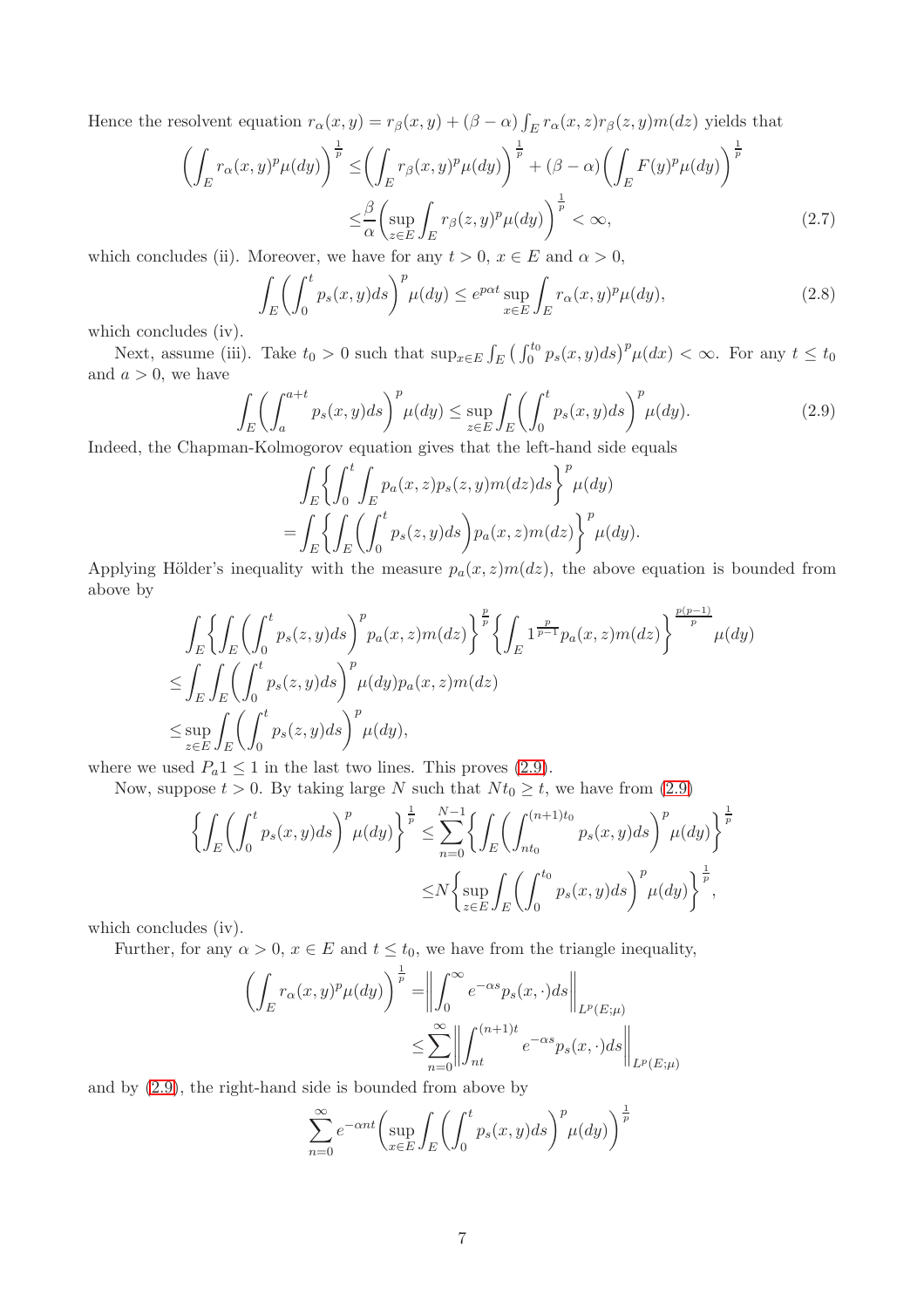<span id="page-7-1"></span>
$$
=\frac{1}{1-e^{-\alpha t}}\left(\sup_{x\in E}\int_{E}\left(\int_{0}^{t}p_{s}(x,y)ds\right)^{p}\mu(dy)\right)^{\frac{1}{p}},\tag{2.10}
$$

which concludes (ii).

<span id="page-7-2"></span>Corollary 2.8. Let  $p \in [1,\infty)$ . Then, for a Radon measure  $\mu$  on E, the following are equivalent: (i)  $\mu \in \mathcal{K}^p(X)$ ,

$$
(ii) \lim_{t \downarrow 0} \sup_{x \in E} \int_{E} \left( \int_{0}^{t} p_s(x, y) ds \right)^{p} \mu(dy) = 0.
$$

*Proof.* (i) implies (ii) by letting  $t \downarrow 0$  and then  $\alpha \uparrow \infty$  in [\(2.8\)](#page-6-1). Conversely, (ii) implies (i) by letting  $\alpha \uparrow \infty$  and then  $t \downarrow 0$  in [\(2.10\)](#page-7-1).  $\Box$ 

<span id="page-7-3"></span>Remark 2.9. Let  $X^{(1)}$  be the 1-subprocess of X, that is, the m-symmetric Markov process with transition probability  $e^{-t}p_t(x, y)m(dy)$ . Clearly  $X^{(1)}$  satisfies the absolute continuity condition [\(2.1\)](#page-2-1). We claim that  $\mathcal{K}^p(X) = \mathcal{K}^p(X^{(1)})$ . Indeed, we have the inclusion  $\mathcal{K}^p(X) \subset \mathcal{K}^p(X^{(1)})$  since the  $\alpha$ -order resolvent kernel of  $X^{(1)}$  is  $r_{1+\alpha}(x, y)$  and the inequality  $r_{1+\alpha}(x, y) \leq r_{\alpha}(x, y)$  holds. By applying [\(2.7\)](#page-6-2) with  $\beta = \alpha + 1$ , we have the converse inclusion  $\mathcal{K}^p(X^{(1)}) \subset \mathcal{K}^p(X)$ . In the same way, we also have  $\mathcal{D}^p(X) = \mathcal{D}^p(X^{(1)}).$ 

## <span id="page-7-0"></span>**2.3** The class  $\mathcal{K}^{p,\delta}(X)$

In this section, we introduce a subclass of  $L^p$ -Kato class, which has additional information on the order of decay of the quantities  $\sup_{x \in E} \int_E r_\alpha(x, y)^p \mu(dy)$  (they have been introduced in Definition [2.2\)](#page-3-4) as  $\alpha \uparrow \infty$ .

**Definition 2.10.** Let  $p \in [1,\infty)$  and  $\delta \in (0,1]$ . For a positive Radon measure  $\mu$  on E,  $\mu$  is said to be in the  $L^p$ -Kato class with order  $\delta$  (in symbols  $\mu \in \mathcal{K}^{p,\delta}(X)$ ) if

$$
\sup_{x \in E} \left( \int_E r_\alpha(x, y)^p \mu(dy) \right)^{\frac{1}{p}} = O(\alpha^{-\delta}) \quad \text{as } \alpha \to \infty.
$$

That is, there exist constants  $C > 0$  and  $\alpha_0 > 0$  such that the left-hand side is bounded from above by  $C\alpha^{-\delta}$  for all  $\alpha > \alpha_0$ . Clearly  $\mathcal{K}^{p,\delta}(X) \subset \mathcal{K}^p(X)$ .

Similarly to Proposition [2.7](#page-5-0) and Corollary [2.8,](#page-7-2) we can characterize the set of  $L^p$ -Kato class measures with order  $\delta$  in terms of the heat kernel.

**Proposition 2.11.** Let  $p \in [1,\infty)$  and  $\delta \in (0,1]$ . For a Radon measure  $\mu$  on E, the following are equivalent:

(i) 
$$
\mu \in \mathcal{K}^{p,\delta}(X)
$$
,  
\n(ii)  $\sup_{x \in E} \left( \int_E \left( \int_0^t p_s(x, y) ds \right)^p \mu(dy) \right)^{\frac{1}{p}} = O(t^{\delta}) \text{ as } t \to 0.$ 

*Proof.* By setting  $\alpha t = 1$ , (i) implies (ii) from [\(2.8\)](#page-6-1) and (ii) implies (i) from [\(2.10\)](#page-7-1).  $\Box$ 

In the following, we write

<span id="page-7-4"></span>
$$
\gamma(\alpha,\mu,p) := \sup_{x \in E} \left( \int_E r_\alpha(x,y)^p \mu(dy) \right)^{\frac{1}{p}} \tag{2.11}
$$

and write

<span id="page-7-5"></span>
$$
\eta(t,\mu,p) := \sup_{x \in E} \left( \int_E \left( \int_0^t p_s(x,y)ds \right)^p \mu(dy) \right)^{\frac{1}{p}}.
$$
\n(2.12)

In the sequel, we write as  $\gamma(\alpha)$  and  $\eta(t)$  in short if there is no danger of confusion.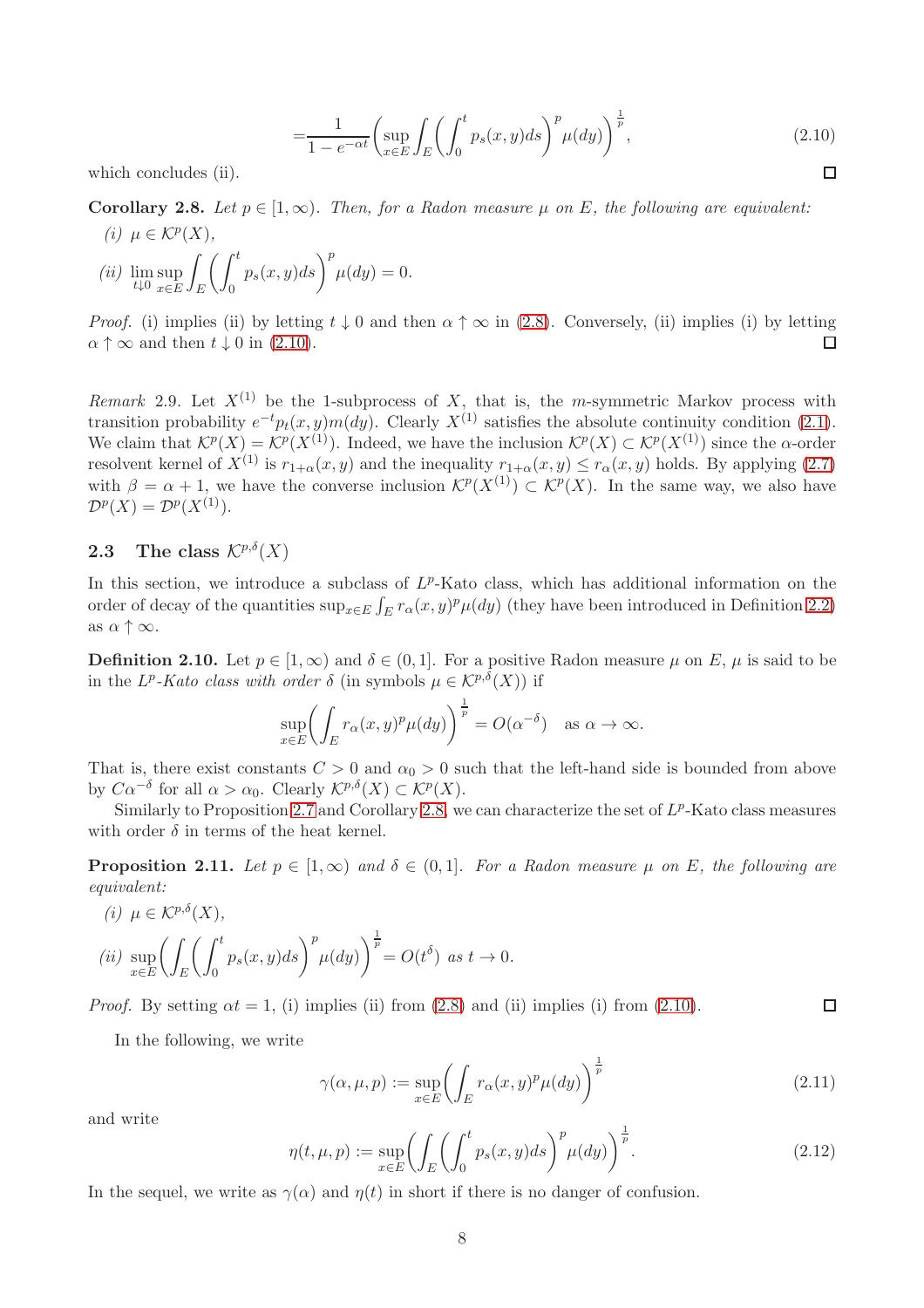<span id="page-8-5"></span>Remark 2.12.

- 1. As we see in Corollary [2.8,](#page-7-2) if  $\mu \in \mathcal{K}^p(X)$  then  $\eta(t) < \infty$  for all  $t > 0$ . Hence, under [\(2.2\)](#page-2-2),  $\mu \in \mathcal{K}^{p,\delta}(X)$  if and only if  $\sup_{0 \le t \le T} \{t^{-\delta}\eta(t)\} < \infty$  for some (also for all)  $T > 0$ .
- 2. Let  $X^{(1)}$  be the 1-subprocess of X. By the same way as in Remark [2.9,](#page-7-3) one can show that  $\mathcal{K}^{p,\delta}(X) = \mathcal{K}^{p,\delta}(X^{(1)}).$

<span id="page-8-4"></span>Example 2.13 (Brownian motion). We continue with Example [2.4.](#page-4-0) The heat kernel of the Brownian motion on  $\mathbb{R}^d$  is  $p_t(x-y)$ , where

<span id="page-8-0"></span>
$$
p_t(x) = (2\pi t)^{-\frac{d}{2}} e^{-\frac{|x|^2}{2t}} \quad t > 0, x \in \mathbb{R}^d.
$$

Then, as in the proof of [\[7,](#page-20-13) Lemma 2.2.4], we have for  $t > 0$ ,

$$
\int_{\mathbb{R}^d} \left( \int_0^t p_s(x) ds \right)^p dx \le (2\pi)^{-\frac{d(p-1)}{2}} p^{-\frac{d}{2}} \left( \frac{2p}{2p - d(p-1)} \right)^p t^{\frac{2p - d(p-1)}{2}},
$$

whenever  $2p - d(p-1) = d - p(d-2) > 0$ . Hence, the Lebesgue measure on  $\mathbb{R}^d$  is in  $\mathcal{K}^{p, \frac{d-p(d-2)}{2p}}(X)$ if  $d - p(d - 2) > 0$ .

<span id="page-8-3"></span>Example 2.14 ((Sub-)Gaussian heat kernel estimate). Let  $\rho$  denote the metric on E, let diam(E) :=  $\sup\{\rho(x,y): x,y \in E\}$  denote the diameter of E, and denote with  $B(x,r)$  the open ball with center  $x \in E$  and radius  $r > 0$ . Assume that  $\text{diam}(E) = 1$ ,  $m(E) < \infty$  and there exist constants  $c_1, c_2 > 0$ and  $d_f \geq 1$  such that  $c_1 r^{d_f} \leq m(B(x,r)) \leq c_2 r^{d_f}$  for all  $x \in E$ ,  $r \in (0,1]$ . We also assume that  $p_t(x,y)$ enjoys the (sub-)Gaussian heat kernel upper estimate: there exist constants  $c_3, c_4 > 0$  and  $d_w \geq 2$ such that

$$
p_t(x,y) \le c_3 t^{-\frac{d_t}{d_w}} \exp\left\{-c_4 \left(\frac{\rho(x,y)^{d_w}}{t}\right)^{\frac{1}{d_w-1}}\right\} \quad \text{for all } x, y \in E, t \in (0,1]. \tag{2.13}
$$

Then, a straightforward calculation gives that  $m \in \mathcal{K}^{p,\delta}(X)$  if  $pd_w\delta < d_f - p(d_f - d_w)$ , i.e.,  $\delta <$  $(d_s - p(d_s - 2))/2p$  by setting  $d_s := 2d_f/d_w$ .  $d_f$ ,  $d_w$  and  $d_s$  are the so-called fractal dimension of E and walk dimension and spectrum dimension of the process X, respectively.

Example 2.15 (Jump-type heat kernel estimate). Under the setting of Example [2.14](#page-8-3) we assume that  $p_t(x, y)$  enjoys the jump-type heat kernel upper estimate: there exist constants  $c_3 > 0$  and  $d_w \geq 2$ such that

<span id="page-8-1"></span>
$$
p_t(x,y) \le c_3 \left\{ t^{-\frac{d_t}{d_w}} \wedge \frac{t}{\rho(x,y)^{d_t + d_w}} \right\} \quad \text{for all } x, y \in E, t \in (0,1]. \tag{2.14}
$$

Then, a straightforward calculation gives that  $m \in \mathcal{K}^{p,\delta}(X)$  if  $pd_w\delta < d_f - p(d_f - d_w)$ , i.e.,  $\delta <$  $(d_{\rm s}-p(d_{\rm s}-2))/2p$  by setting  $d_{\rm s}:=2d_{\rm f}/d_{\rm w}$ .

In [\[21,](#page-21-10) Section 1.3], these computations are made in the context of the intersection measure for such processes.

## <span id="page-8-2"></span> $3$   $L^p$ -Dynkin class with respect to the time changed process

In this section, we discuss a relation between  $L^p$ -Dynkin classes with respect to X and with respect to its time changed process. The goal of this section is to prove Proposition [3.2.](#page-10-0)

We first introduce the notation about the time changed processes of  $X$  (for detail, see [\[12,](#page-20-14) Section 6 for example). Let  $\{\mathcal{F}_t\}_{t\geq 0}$  is the minimum completed admissible filtration of X, that is,  $\mathcal{F}_t :=$  $\bigcap_{\mu\in\mathcal{P}(E_\partial)}\mathcal{F}_t^\mu$  $t_t^{\mu}$  for  $0 \leq t < \infty$ , where  $\mathcal{P}(E_{\partial})$  is the set of probability measures on  $E_{\partial}$ , and  $\mathcal{F}_t^{\mu}$  $t^{\mu}$  is the σ-algebra generated by  $\{X_s : s \le t\}$  and the null sets of the  $\mathbb{P}_{\mu}$ -completion of  $\sigma(X_t : 0 \le t < \infty)$ . We also let  $\theta_t$  be the translation operator on  $\Omega$ , that is,  $\theta_t$  is a map from  $\Omega$  to  $\Omega$  such that  $X_s \circ \theta_t = X_{s+t}$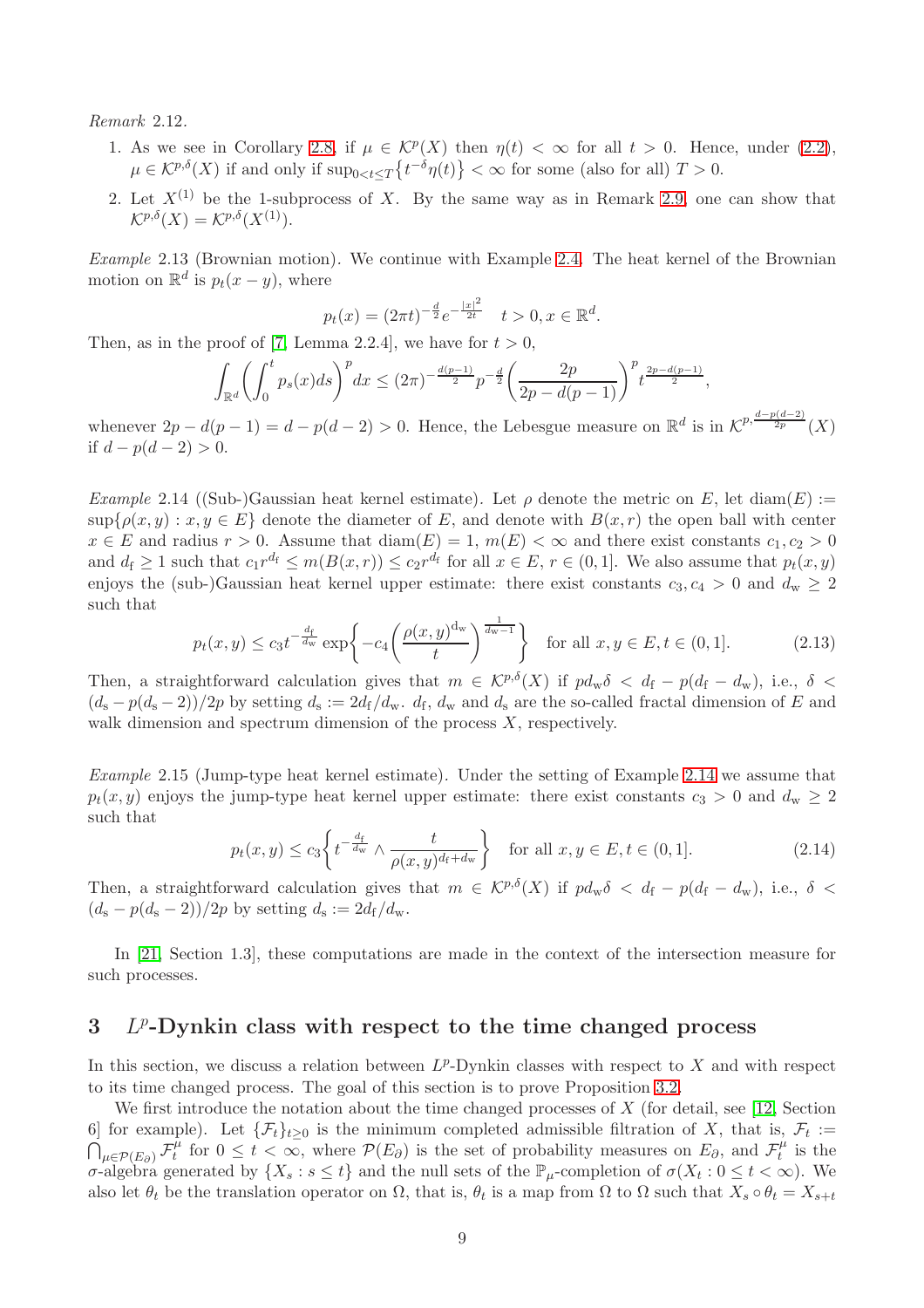for all  $s \geq 0$ . A stochastic process  $\{A_t\}_{t>0}$  is said to be a *positive continuous additive functional in* the strict sense (PCAF in abbreviation) if the following conditions hold:

- (i)  $A_t(\cdot)$  is  $\mathcal{F}_t$ -measurable for all  $t \geq 0$ ,
- (ii) there exists a set  $\Lambda \in \mathcal{F}_{\infty} = \sigma(\bigcup_{t \geq 0} \mathcal{F}_t)$  such that  $\mathbb{P}_x(\Lambda) = 1$  for all  $x \in E$ ,  $\theta_t \Lambda \subset \Lambda$  for all  $t > 0$ , and for each  $\omega \in \Lambda$ ,  $A(\omega)$  is a real-valued continuous function satisfying the following:  $A_0(\omega) = 0$ ,  $A_t(\omega) = A_{\zeta}(\omega)$  for  $t \ge \zeta$ , and  $A_{t+s}(\omega) = A_t(\omega) + A_s(\theta_t \omega)$  for  $t, s \ge 0$ .

It is known that there is a one-to-one correspondence between  $S_1(X)$  and the family of PCAF's (Revuz correspondence) as follows: for each  $\mu \in S_1(X)$ , there exists a unique PCAF  $\{A_t\}_{t\geq 0}$  such that for any non-negative Borel function f on E and  $\gamma$ -excessive function h ( $\gamma > 0$ ), it holds that

$$
\int_E f(x)h(x)\mu(dx) = \lim_{t \downarrow 0} \frac{1}{t} \mathbb{E}_{h \cdot m} \left[ \int_0^t f(X_s) dA_s \right],
$$

where  $\mathbb{E}_{h \cdot m}[\cdot] = \int_E \mathbb{E}_x[\cdot] h(x) \mu(dx)$  (see [\[12,](#page-20-14) Theorem 5.1.7] for example). We denote by  $A^{\mu}$  the PCAF corresponding to  $\mu \in S_1(X)$ . We write the fine support of  $\mu \in S_1(X)$  as F, that is,

$$
F := \{ x \in E : \mathbb{P}_x(\tau = 0) = 1 \}, \quad \tau = \inf \{ t > 0 : A_t^{\mu} > 0 \}.
$$

For  $\mu \in S_1(X)$ , denote  $\check{X} = (\Omega, \check{X}_t, \check{\zeta}, \mathbb{P}_x)$  the time changed process of X with respect to the PCAF  $A^{\mu}$ , that is,

$$
\check{X}_t = X_{\tau_t}, \quad \tau_t = \inf\{s > 0 : A_s^{\mu} > t\}, \quad \check{\zeta} = A_{\zeta}^{\mu}.
$$

Note that  $\check{X}$  is a  $\mu$ -symmetric Hunt process on F. Write the  $\alpha$ -order resolvent of  $\check{X}$  by

$$
\check{R}_{\alpha}f(x) = \mathbb{E}_x \bigg[ \int_0^{\infty} e^{-\alpha t} f(\check{X}_t) dt \bigg], \quad f \in \mathcal{B}_b(F), x \in F,
$$

where  $\mathcal{B}_b(F)$  is the set of bounded Borel functions on F.

We note that  $\check{X}$  also satisfies the absolute continuity condition [\(2.1\)](#page-2-1):

<span id="page-9-1"></span>**Lemma 3.1.** Let  $\mu$  be a measure in  $S_1(X)$ . Then the time changed process  $\check{X}$  satisfies the absolute continuity condition [\(2.1\)](#page-2-1).

*Proof.* Suppose  $\mu(N) = 0$ . By the definition of  $S_1(X)$ , we can take a sequence  $\{E_n\}_{n=1}^{\infty}$  of Borel sets increasing to E such that  $1_{E_n} \cdot \mu \in S_{00}(X)$  for each n and

<span id="page-9-0"></span>
$$
\mathbb{P}_x \Big( \lim_{n \to \infty} \sigma_{E \setminus E_n} \ge \zeta \Big) = 1, \quad \text{for all } x \in E. \tag{3.1}
$$

For each n, the Revuz correspondence (see  $[12,$  Theorem 5.1.6] for example) implies that

$$
\mathbb{E}_x \bigg[ \int_0^\infty e^{-\alpha t} 1_{N \cap E_n}(X_t) dA_t^\mu \bigg] = R_\alpha [1_{N \cap E_n} \cdot \mu](x) = 0
$$

for all  $\alpha > 0$  and  $x \in E$ . By letting  $\alpha \downarrow 0$ , we have

$$
\mathbb{E}_x \bigg[ \int_0^\infty 1_{N \cap E_n}(X_t) dA_t^\mu \bigg] = 0.
$$

Since the inclusion  $\{t < \sigma_{E \setminus E_n}\} \subset \{X_t \in E_n \cup \{\partial\}\}\$  holds, the above equality and [\(3.1\)](#page-9-0) give that

$$
\mathbb{E}_x \bigg[ \int_0^\infty 1_N(X_t) dA_t^\mu \bigg] = \lim_{n \to \infty} \mathbb{E}_x \bigg[ \int_0^{\sigma_{E \setminus E_n}} 1_N(X_t) dA_t^\mu \bigg] \leq \lim_{n \to \infty} \mathbb{E}_x \bigg[ \int_0^\infty 1_{N \cap E_n}(X_t) dA_t^\mu \bigg] = 0.
$$

Now, we have for every  $x \in F$ 

$$
\tilde{R}_{\alpha}1_N(x) = \mathbb{E}_x \left[ \int_0^{\infty} e^{-\alpha t} 1_N(\check{X}_t) dt \right]
$$
\n
$$
\leq \mathbb{E}_x \left[ \int_0^{\infty} 1_N(\check{X}_t) dt \right] = \mathbb{E}_x \left[ \int_0^{\infty} 1_N(X_t) dA_t^{\mu} \right] = 0,
$$

which concludes the absolute continuity condition for  $\check{X}$  (see [\[12,](#page-20-14) Theorem 4.2.4] for example).  $\Box$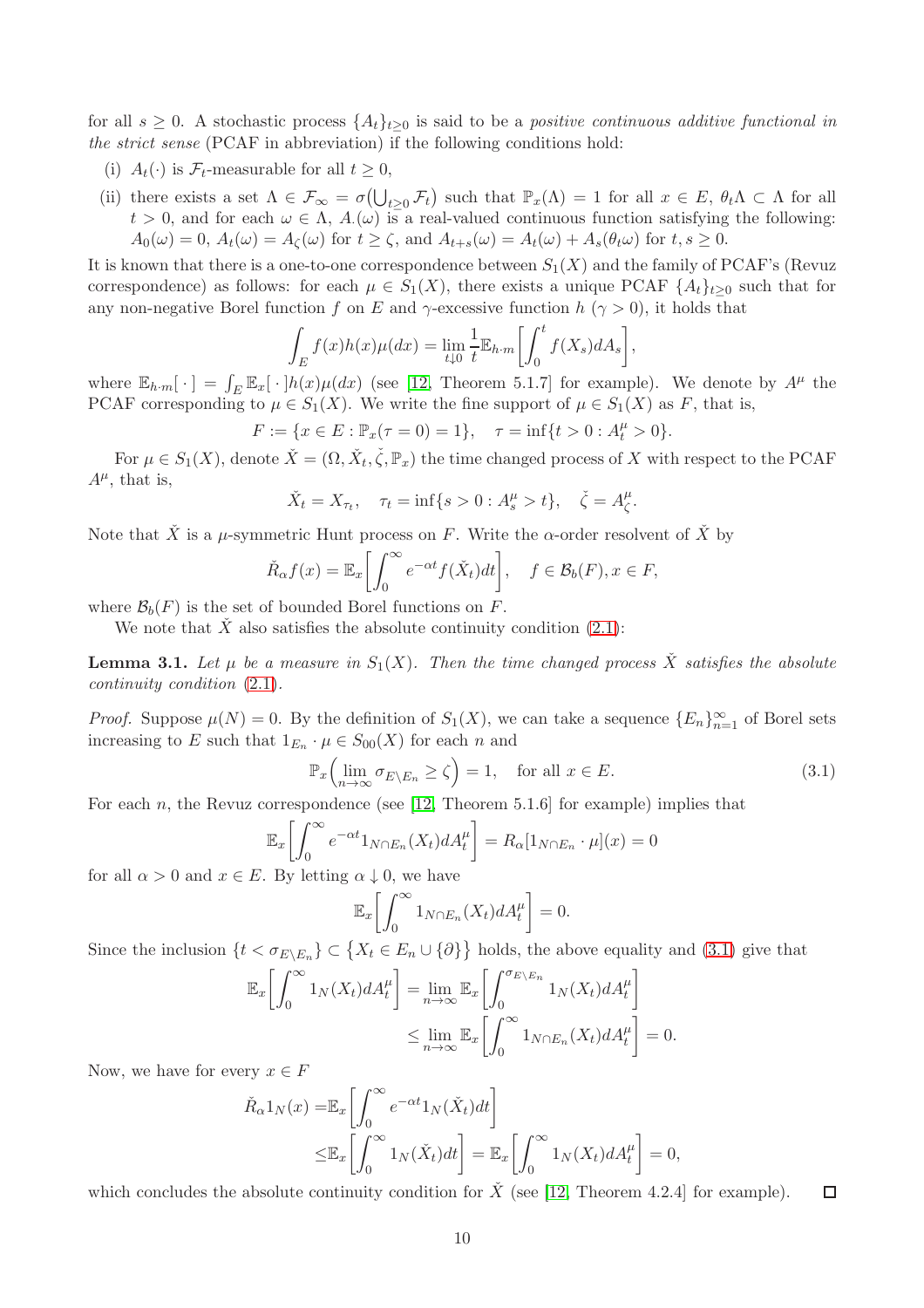The next proposition will play a key role later to prove Theorem [4.7](#page-15-0) (i), one of our main results. Roughly it means that, if  $\mu$  is  $L^p$ -Dynkin with respect to the time changed process, then  $\mu$  is  $L^p$ -Dynkin with respect to the original process.

<span id="page-10-0"></span>**Proposition 3.2.** Let  $p \in (1,\infty)$  and let  $\mu$  be a measure in  $S_1(X)$ . Then,  $\mu \in \mathcal{D}^1(X)$  and  $\mu \in \mathcal{D}^p(X)$ imply  $\mu \in \mathcal{D}^p(X)$ .

To prove this, we first consider the transient version of Proposition [3.2.](#page-10-0)

**Definition 3.3.** When  $(\mathcal{E}, \mathcal{F})$  is transient,  $\mu$  is said to be *Green-bounded* (in symbols  $\mu \in \mathcal{D}_0(X)$ ) if

$$
\sup_{x \in E} \int_{E} r_0(x, y) \mu(dy) < \infty,\tag{3.2}
$$

where  $r_0(x, y) = \lim_{\alpha \to 0} r_\alpha(x, y)$ .

<span id="page-10-1"></span>**Lemma 3.4.** Suppose  $(\mathcal{E}, \mathcal{F})$  is transient. Let  $p \in (1, \infty)$  and  $\mu$  be a smooth measure in  $S_1(X)$ . Then,  $\mu \in \mathcal{D}_0(X)$  and  $\mu \in \mathcal{D}^p(\check{X})$  imply  $\mu \in \mathcal{D}^p(X)$ .

*Proof of Lemma [3.4.](#page-10-1)* Denote  $\check{r}_{\alpha}(x, y)$  the  $\alpha$ -order resolvent kernel of  $\check{X}$ . First, we claim that for all  $x \in F$ ,

<span id="page-10-2"></span>
$$
\check{r}_0(x, y) = r_0(x, y)
$$
 for  $\mu$ -a.e.  $y \in F$ . (3.3)

<span id="page-10-3"></span>.

Take a sequence  ${E_n}_{n=1}^{\infty}$  of Borel sets increasing to E as in the definition of  $\mu \in S_1(X)$ . Let f be a non-negative Borel function on F. By a similar argument as in the proof of Lemma [3.1,](#page-9-1) we have

$$
\mathbb{E}_x \bigg[ \int_0^\infty 1_{\bigcup_{n=1}^\infty E_n}(X_t) f(X_t) dA_t^\mu \bigg] = R_0[f \cdot \mu](x)
$$

for all  $x \in E$ . The left-hand side of the above equation is equal to  $\mathbb{E}_x \left[ \int_0^\infty f(X_t) dA_t^\mu \right]$ . Indeed, by the inclusion  $\{t < \sigma_{E \setminus E_n}\} \subset \{X_t \in E_n \cup \{\partial\}\}\$ we have

$$
\mathbb{E}_x \bigg[ \int_0^\infty f(X_t) dA_t^\mu \bigg] = \lim_{n \to \infty} \mathbb{E}_x \bigg[ \int_0^{\sigma_{E \setminus E_n}} f(X_t) dA_t^\mu \bigg] \leq \mathbb{E}_x \bigg[ \int_0^\infty \mathbf{1}_{\bigcup_{n=1}^\infty E_n} (X_t) f(X_t) dA_t^\mu \bigg]
$$

The converse inequality is trivial. Hence, [\(3.3\)](#page-10-2) follows from the definition of 0-order resolvent

$$
R_0[f \cdot \mu](x) = \int_F r_0(x, y) f(y) \mu(dy)
$$

for  $x \in E$  and from the equality

$$
\mathbb{E}_x \bigg[ \int_0^\infty f(X_t) dA_t^\mu \bigg] = \mathbb{E}_x \bigg[ \int_0^\infty f(X_t^\mu) dt \bigg] = \int_F \check{r}_0(x, y) \mu(dy)
$$

for  $x \in F$  which is obtained from the change of variables.

Next, we recall the resolvent equation

$$
\check{r}_0(x,y) = \check{r}_\alpha(x,y) + \alpha \int_F \check{r}_0(x,z)\check{r}_\alpha(z,y)\mu(dz), \quad \alpha > 0, x, y \in F.
$$

A similar calculation as  $(2.7)$  gives that, for  $x \in F$ 

$$
\left(\int_{F} \check{r}_{0}(x,y)^{p} \mu(dy)\right)^{\frac{1}{p}}\leq \left(1+\alpha \sup_{x \in F} \int_{F} \check{r}_{0}(x,y) \mu(dy)\right) \left(\sup_{x \in F} \int_{F} \check{r}_{\alpha}(x,y)^{p} \mu(dy)\right)^{\frac{1}{p}}.
$$
\n\n(b) (3.2) we have

By combining this with [\(3.3\)](#page-10-2), we have

$$
\left(\sup_{x \in F} \int_{F} r_0(x, y)^p \mu(dy)\right)^{\frac{1}{p}}\n\leq \left(1 + \alpha \sup_{x \in E} \int_{E} r_0(x, y) \mu(dy)\right) \left(\sup_{x \in F} \int_{F} \check{r}_\alpha(x, y)^p \mu(dy)\right)^{\frac{1}{p}}.
$$
\n(3.4)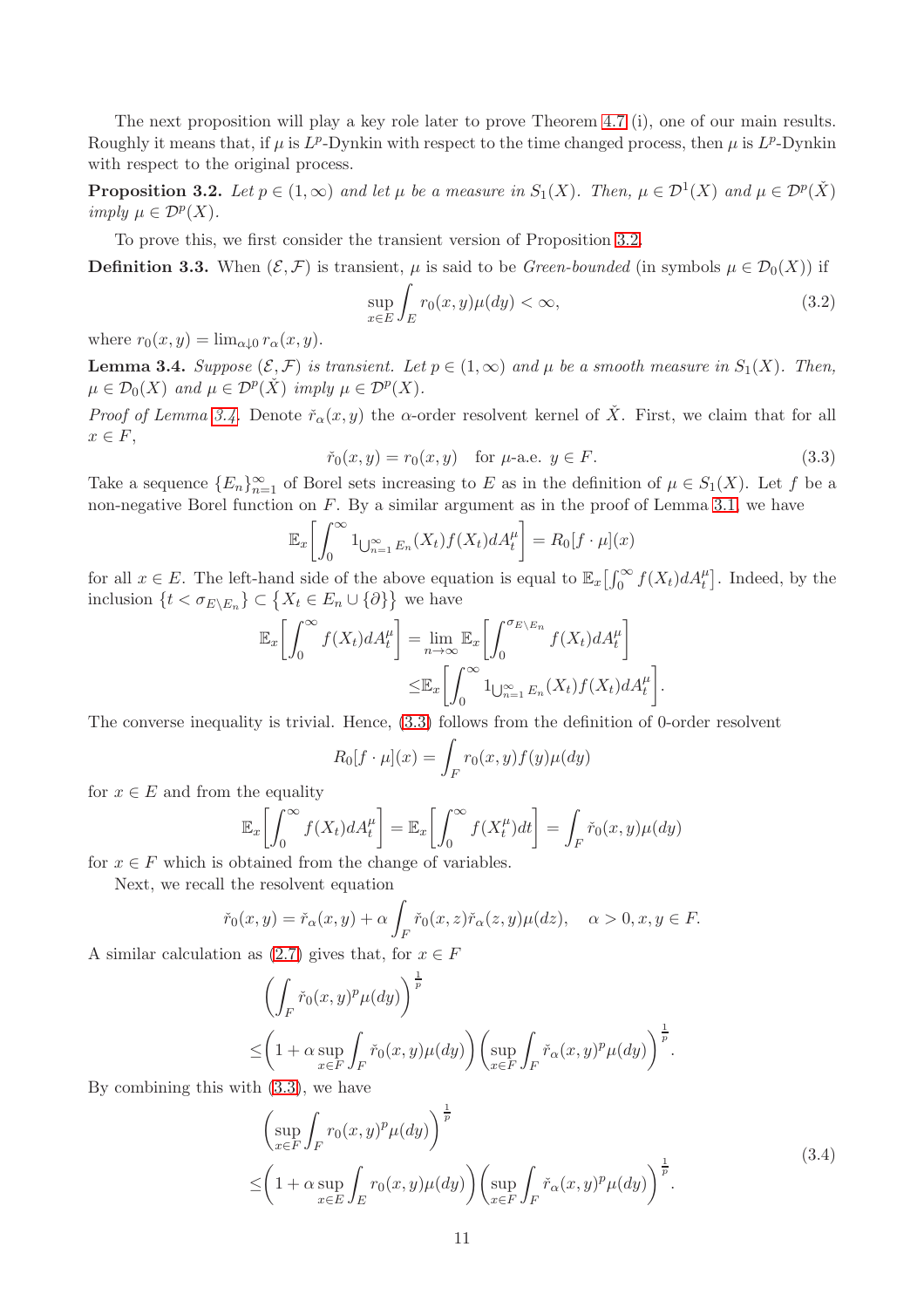The right-hand side of [\(3.4\)](#page-10-3) is finite because of the assumptions  $\mu \in \mathcal{D}_0(X)$  and  $\mu \in \mathcal{D}^p(\check{X})$ .

Now we will show that

<span id="page-11-0"></span>
$$
\sup_{x \in E} \int_{F} r_0(x, y)^p \mu(dy) = \sup_{z \in F} \int_{F} r_0(z, y)^p \mu(dy).
$$
 (3.5)

Let  $x \in F$ . Define the 0-order hitting distribution  $H_F^0(x, dz)$  by

 $H_F^0(x, A) = \mathbb{E}_x[1_A(X_{\sigma_F}); \sigma_F < \infty], \text{ for } x \in E, A \in \mathcal{B}(E).$ 

Then we can see that

$$
r_0(x, y) = \int_F r_0(z, y) H_F^0(x, dz)
$$
 q.e.  $y \in E$ .

Indeed, for a non-negative Borel function  $f$  on  $E$  we have from the strong Markov property,

$$
\int_{E} r_0(x, y) f(y) m(dy)
$$
\n
$$
= \mathbb{E}_x \left[ \int_0^\infty f(X_t) dt \right] = \mathbb{E}_x \left[ \int_{\sigma_F}^\infty f(X_t) dt \right]
$$
\n
$$
= \mathbb{E}_x \left[ R_0 f(X_{\sigma_F}); \sigma_F < \infty \right] = \int_{E} \left( \int_{F} r_0(z, y) H_F^0(x, dz) \right) f(y) m(dy)
$$

and hence the equality holds for m-a.e.  $x \in E$ . The desired equality for q.e.  $x \in E$  follows from the fact that the functions on both hand sides are 0-excessive in  $y \in E$ . By applying Hölder's inequality to the measure  $H_F^0(x, dz)$ , we have

$$
\int_{E} r_{0}(x, y)^{p} \mu(dy) = \int_{F} r_{0}(x, y)^{p-1} \left( \int_{F} r_{0}(z, y) H_{F}^{0}(x, dz) \right) \mu(dy)
$$
\n
$$
= \int_{F} \int_{F} r_{0}(x, y)^{p-1} r_{0}(z, y) \mu(dy) H_{F}^{0}(x, dz)
$$
\n
$$
\leq \int_{F} \left( \int_{F} r_{0}(x, y)^{p} \mu(dy) \right)^{\frac{p-1}{p}} \left( \int_{F} r_{0}(z, y)^{p} \mu(dy) \right)^{\frac{1}{p}} H_{F}^{0}(x, dz)
$$

and the right-hand side is bounded from above by

$$
\left(\int_{F} r_0(x,y)^p \mu(dy)\right)^{\frac{p-1}{p}} \left(\sup_{z \in F} \int_{F} r_0(z,y)^p \mu(dy)\right)^{\frac{1}{p}}
$$
  
Hence we obtain (2.5)

because of  $H_F^0(x, F) \leq 1$ . Hence we obtain [\(3.5\)](#page-11-0).

By combining  $(3.4)$  with  $(3.5)$ , we have

$$
\left(\sup_{x\in E} \int_{F} r_{\alpha}(x, y)^{p} \mu(dy)\right)^{\frac{1}{p}} \n\leq \left(\sup_{x\in E} \int_{F} r_{0}(x, y)^{p} \mu(dy)\right)^{\frac{1}{p}} \n\leq \left(1 + \alpha \sup_{x\in F} \int_{F} r_{0}(x, y) \mu(dy)\right) \left(\sup_{x\in F} \int_{F} \check{r}_{\alpha}(x, y)^{p} \mu(dy)\right)^{\frac{1}{p}},
$$

which completes the proof.

We now prove Proposition [3.2.](#page-10-0)

*Proof of Proposition [3.2.](#page-10-0)* Let  $Y = X^{(1)}$  be the 1-subprocess of X defined in Remark [2.9.](#page-7-3) We can find that  $\mu$  is in  $S_1(Y)$ . We can also find that the assumptions  $\mu \in \mathcal{D}(X)$  and  $\mu \in \mathcal{D}^p(\check{X})$  imply  $\mu \in \mathcal{D}_0(Y)$ and  $\mu \in \mathcal{D}^p(\check{Y})$ . Since Y is transient, Lemma [3.4](#page-10-1) gives that  $\mu \in \mathcal{D}^p(Y)$ . The conclusion follows from the equality  $\mathcal{D}^p(X) = \mathcal{D}^p(Y)$ , which has already been noted in Remark [2.9.](#page-7-3)  $\Box$ 

 $\Box$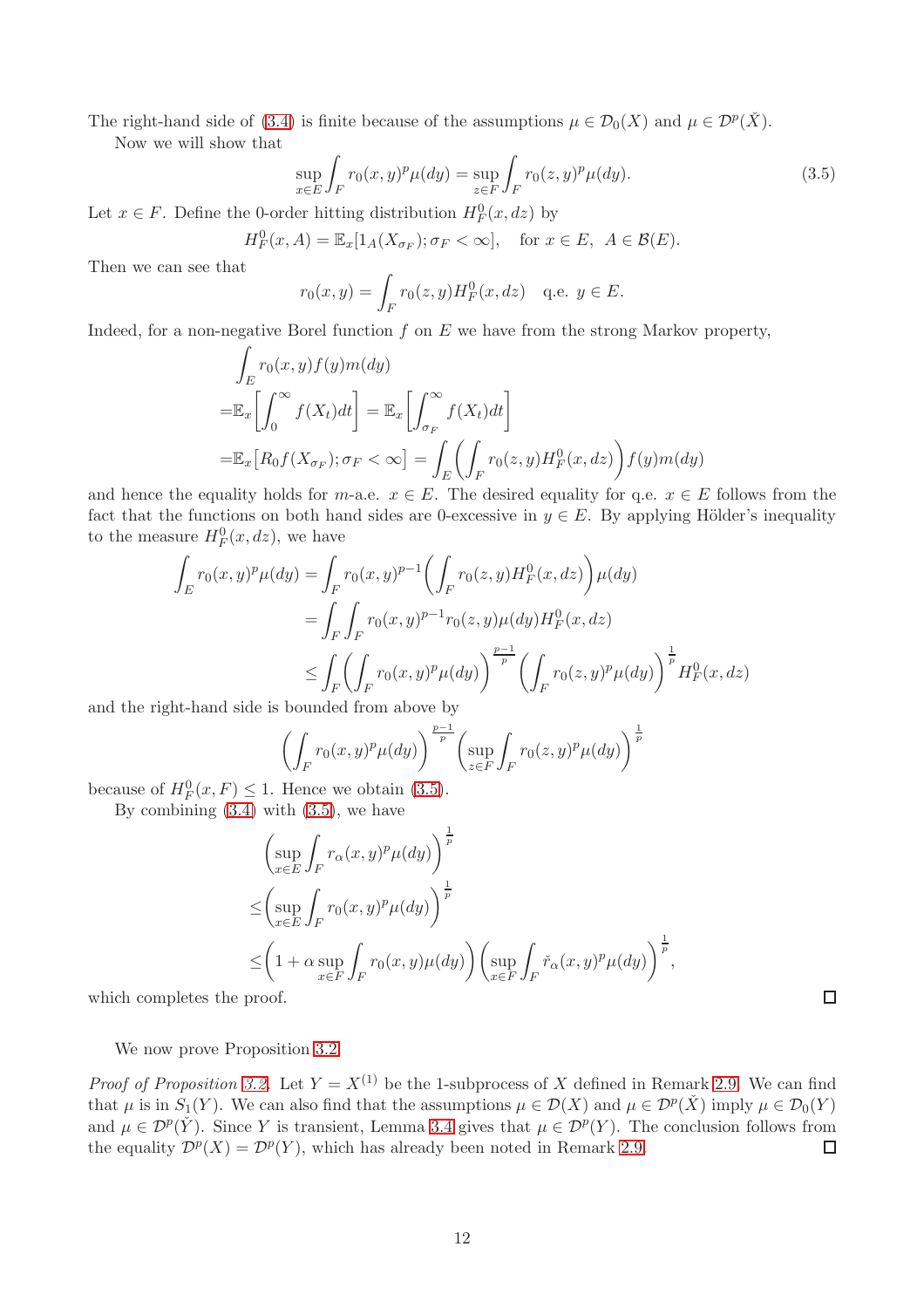## 4 Main results

In this section, we give relations between the  $L^p$ -Dynkin classes and the Sobolev embeddings as we introduced in  $(1.3)$  and  $(1.4)$ . We also give variants of such relations corresponding to the  $L^p$ -Kato class and the  $L^p$ -Kato class with order  $\delta$ , respectively.

#### <span id="page-12-0"></span>4.1 L <sup>p</sup>-Kato implies the Sobolev embedding

In this section, we first give an  $L^p$ -version of the Stollmann-Voigt inequality and some variants in Theorem [4.1.](#page-12-1) As a consequence, Corollary [4.2](#page-13-0) proves the assertion [\(1.3\)](#page-1-0) introduced in Section [1,](#page-0-2) that is, for a measure  $\mu \in \mathcal{D}^1(X)$  and  $1 \leq p \leq p'$ ,  $\mu \in \mathcal{D}^{p'}(X)$  implies that  $(\mathcal{F}, \mathcal{E}_1)$  is continuously embedded into  $L^{2p}(E;\mu)$ . We also give a Rellich-Kondrachov type compact embedding theorem (Corollary [4.3\)](#page-13-1).

<span id="page-12-1"></span>**Theorem 4.1.** Let  $p \in [1,\infty)$  and  $\mu \in \mathcal{D}^p(X)$ .

(i) It holds that

<span id="page-12-4"></span>
$$
||u||_{L^{2p}(E;\mu)}^2 \le \left(\sup_{x \in E} \int_E r_\alpha(x,y)^p \mu(dy)\right)^{\frac{1}{p}} \mathcal{E}_\alpha(u,u) \tag{4.1}
$$

for any  $u \in \mathcal{F}$  and  $\alpha > 0$ . In particular, the Hilbert space  $(\mathcal{F}, \mathcal{E}_1)$  is continuously embedded into  $L^{2p}(E;\mu).$ 

(ii) If  $\mu \in \mathcal{K}^p(X)$ , then it holds that

<span id="page-12-2"></span>
$$
||u||_{L^{2p}(E;\mu)}^{2} \leq \varepsilon \mathcal{E}_{1}(u,u) + K(\varepsilon)||u||_{L^{2}(E;m)}^{2}
$$
\n(4.2)

for any  $u \in \mathcal{F}$  and  $\varepsilon > 0$ , where K is a positive function on  $(0, \infty)$  satisfying  $\varepsilon^{-1}K(\varepsilon) \uparrow \infty$  as ε ↓ 0.

(iii) If  $\mu \in \mathcal{K}^{p,\theta}(X)$  for some  $\theta \in (0,1]$ , then [\(4.2\)](#page-12-2) holds for a function  $K(\varepsilon) = A \varepsilon^{-\frac{1-\theta}{\theta}}$ , where A is a positive constant.

In particular, it holds that

<span id="page-12-3"></span>
$$
||u||_{L^{2p}(E;\mu)} \le B\sqrt{\mathcal{E}_1(u,u)}^{(1-\theta)}||u||_{L^2(E;m)}^{\theta}
$$
\n(4.3)

for any  $u \in \mathcal{F}$ , where B is an another positive constant.

Note that  $(4.2)$  is similar to the notion of compactly boundedness in [\[29\]](#page-21-11), and that  $(4.3)$  is so-called the interpolation type inequality.

*Proof of Theorem [4.1.](#page-12-1)* We first assume  $\mu \in \mathcal{D}^p(X)$  and prove [\(4.1\)](#page-12-4). The case  $p = 1$  is exactly the Stollmann-Voigt inequality (see [\[24,](#page-21-3) [25\]](#page-21-2)), so we assume  $p > 1$ . By the regularity of  $(\mathcal{E}, \mathcal{F})$ , it suffices to prove [\(4.1\)](#page-12-4) for  $u \in \mathcal{F} \cap C_0(E)$ , where  $C_0(E)$  is the set of continuous functions on E with compact support. Fix  $u \in \mathcal{F} \cap C_0(E)$  and  $\alpha > 0$ . Define a finite measure  $\nu$  on E by  $\nu(dy) = u^{2p-2}(y)\mu(dy)$ . By Hölder's inequality, we have for  $x \in E$ ,

$$
R_{\alpha}\nu(x) = \int_{E} r_{\alpha}(x, y)u^{2p-2}(y)\mu(dy) \le \left(\sup_{x \in E} \int_{E} r_{\alpha}(x, y)^{p}\mu(dy)\right)^{\frac{1}{p}} \left(\int_{E} u^{2p} d\mu\right)^{\frac{p-1}{p}}.
$$

By applying the inequality [\(4.1\)](#page-12-4) with  $p = 1$  and  $\nu \in S_1(X)$ , we have

$$
\int_{E} u^{2p} d\mu = \int_{E} u^{2} d\nu
$$
\n
$$
\leq ||R_{\alpha} \nu||_{\infty} \mathcal{E}_{\alpha}(u, u)
$$
\n
$$
\leq \left(\sup_{x \in E} \int_{E} r_{\alpha}(x, y)^{p} \mu(dy)\right)^{\frac{1}{p}} \left(\int_{E} u^{2p} d\mu\right)^{\frac{p-1}{p}} \mathcal{E}_{\alpha}(u, u),
$$

which concludes  $(4.1)$ .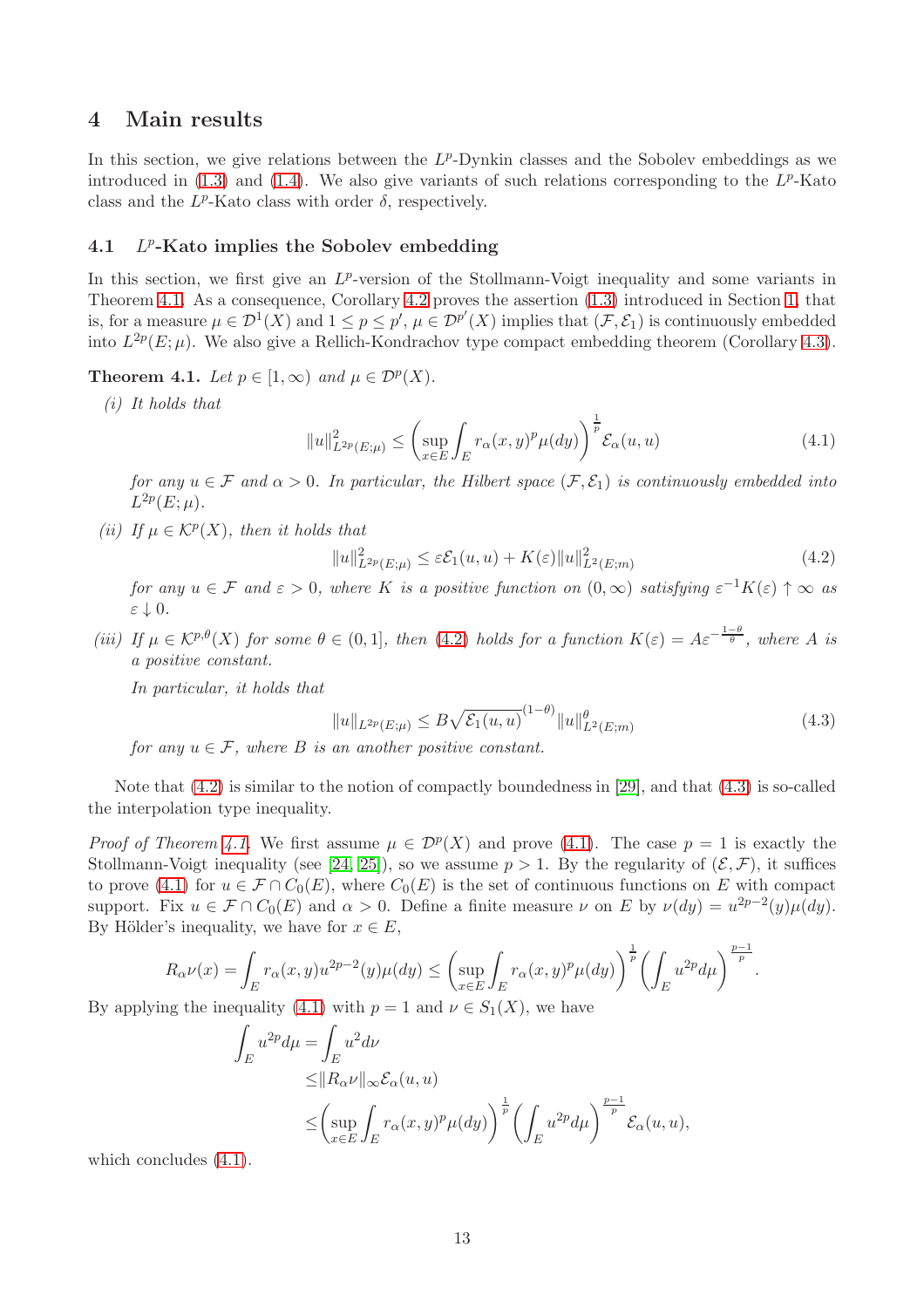We next assume  $\mu \in \mathcal{K}^p(X)$  and prove [\(4.2\)](#page-12-2). Recall the notation  $\gamma(\alpha)$  introduced in [\(2.11\)](#page-7-4). We may assume  $\gamma(\alpha) > 0$  for all  $\alpha > 0$ . Indeed, if  $\gamma(\alpha_0) = 0$  for some  $\alpha_0 > 0$ , then  $R_{\alpha}\mu(x) = 0$  for all  $\alpha > \alpha_0$  and  $x \in E$ , and hence  $\mu = 0$ . In this case [\(4.2\)](#page-12-2) clearly holds for  $K(\varepsilon) \equiv 1$ .

Note that the function  $\gamma(\cdot)$  is continuous. Indeed, for  $0 < \alpha_0 < \alpha < \beta$ , the monotonicity of  $\gamma(\cdot)$ and [\(2.7\)](#page-6-2) imply that

$$
0 \le \gamma(\alpha) - \gamma(\beta) \le \frac{\beta}{\alpha}\gamma(\beta) - \gamma(\beta) = \frac{\gamma(\beta)}{\alpha}(\beta - \alpha) \le \frac{\gamma(\alpha_0)}{\alpha_0}(\beta - \alpha).
$$

Define the right continuous inverse  $\gamma^{-1}$  of  $\gamma$  by

$$
\gamma^{-1}(\varepsilon) := \inf\{\alpha > 0 : \gamma(\alpha) \le \varepsilon\}, \quad \varepsilon > 0.
$$

We have  $\gamma^{-1}(\varepsilon) \uparrow \infty$  as  $\varepsilon \downarrow 0$  because of the assumption  $\mu \in \mathcal{K}^p(X)$ . We also have  $\gamma(\gamma^{-1}(\varepsilon)) \leq \varepsilon$ because of the right continuity of  $\gamma^{-1}$ . By substituting  $\alpha = \gamma^{-1}(\varepsilon)$  in [\(4.1\)](#page-12-4), we obtain [\(4.2\)](#page-12-2) with  $K(\varepsilon) = \varepsilon \gamma^{-1}(\varepsilon).$ 

Finally, we assume  $\mu \in \mathcal{K}^{p,\theta}(X)$  for  $\theta \in (0,1]$  and prove [\(4.3\)](#page-12-3). By the definition of  $\mathcal{K}^{p,\theta}(X)$ , there exists a constant  $C > 0$  such that  $\gamma(\alpha + 1) \leq C(\alpha + 1)^{-\theta} \leq C\alpha^{-\theta}$  for all  $\alpha > 0$ . Then, for  $u \in \mathcal{F}$  we have from  $(4.1)$ 

$$
||u||_{L^{2p}(E;\mu)}^{2} \leq \gamma(\alpha+1)\mathcal{E}_{\alpha+1}(u,u) \leq C\alpha^{-\theta}\mathcal{E}_{1}(u,u) + C\alpha^{1-\theta}||u||_{L^{2}(E;m)}^{2}.
$$

By substituting  $\alpha = C^{\frac{1}{\theta}} \varepsilon^{-\frac{1}{\theta}}$  in the right-hand side of the above inequality, we obtain [\(4.2\)](#page-12-2) with  $K(\varepsilon) = C^{\frac{1}{\theta}} \varepsilon^{-\frac{1-\theta}{\theta}}$ . The interpolation inequality [\(4.3\)](#page-12-3) follows by taking infimum over  $\varepsilon > 0$ .  $\Box$ 

By combining Theorem [4.1](#page-12-1) (i) with Hölder's inequality, we have the following corollary.

<span id="page-13-0"></span>**Corollary 4.2.** Let  $p' \in [1,\infty)$ . Then, for any measure  $\mu \in \mathcal{D}^1(X) \cap \mathcal{D}^{p'}(X)$  the Hilbert space  $(\mathcal{F}, \mathcal{E}_1)$ is continuously embedded into  $L^{2p}(E;\mu)$  for all  $1 \leq p \leq p'$ .

At the end of this section, we give a Rellich-Kondrachov type compact embedding theorem. The following corollary is a generalization of [\[27,](#page-21-12) Corollary 4.5], where the statement is proved for  $p = 1$ and  $\mu = m$ .

### <span id="page-13-1"></span>Corollary 4.3. Assume X satisfies

• (resolvent strong Feller property)  $R_1(\mathcal{B}_b(E)) \subset C_b(E)$ , where  $C_b(E)$  is the set of bounded continuous functions on E, and

• (tightness) for any  $\varepsilon > 0$ , there exists a compact set  $K \subset E$  such that  $\sup_{x \in E} R_1 1_{K^c}(x) < \varepsilon$ .

Let  $p \in [1,\infty)$  and suppose  $\mu \in \mathcal{K}^p(X)$ . Then the Hilbert space  $(\mathcal{F}, \mathcal{E}_1)$  is compactly embedded into  $L^2(E; m)$  and  $L^{2p}(E; \mu)$ .

*Proof.* Suppose  $\{u_n\}_{n=1}^{\infty} \subset \mathcal{F}$  is bounded in  $(\mathcal{F}, \mathcal{E}_1)$ . By [\[27,](#page-21-12) Corollary 4.5],  $(\mathcal{F}, \mathcal{E}_1)$  is compactly embedded into  $L^2(E; m)$ . (We remark that the irreducibility assumption is not needed to prove [\[27,](#page-21-12) Corollary 4.5. Hence we can take  $u \in L^2(E;m)$  and a subsequence  $\{u_{n(k)}\}_{k=1}^{\infty}$  such that  $u_{n(k)}$ converges to u in  $L^2(E; m)$  as  $k \to \infty$ .

Recall the notation  $\gamma(\alpha)$  introduced in [\(2.11\)](#page-7-4). By [\(4.1\)](#page-12-4), we have

$$
||u_{n(k)} - u_{n(l)}||_{L^{2p}(E;\mu)}^{2}
$$
  
\n
$$
\leq \gamma(\alpha) ||u_{n(k)} - u_{n(l)}||_{\mathcal{E}_{\alpha}}^{2}
$$
  
\n
$$
= \gamma(\alpha) \mathcal{E}(u_{n(k)} - u_{n(l)}, u_{n(k)} - u_{n(l)}) + \alpha \gamma(\alpha) ||u_{n(k)} - u_{n(l)}||_{L^{2}(E;m)}^{2}
$$
  
\n
$$
\leq 4\gamma(\alpha) \sup_{n} ||u_{n}||_{\mathcal{E}_{1}}^{2} + \alpha \gamma(\alpha) ||u_{n(k)} - u_{n(l)}||_{L^{2}(E;m)}^{2}.
$$

By letting  $k, l \to \infty$ , and then  $\alpha \to \infty$ , we find that  $\{u_{n(k)}\}$  is Cauchy in  $L^{2p}(E;\mu)$ , and this completes the proof.  $\Box$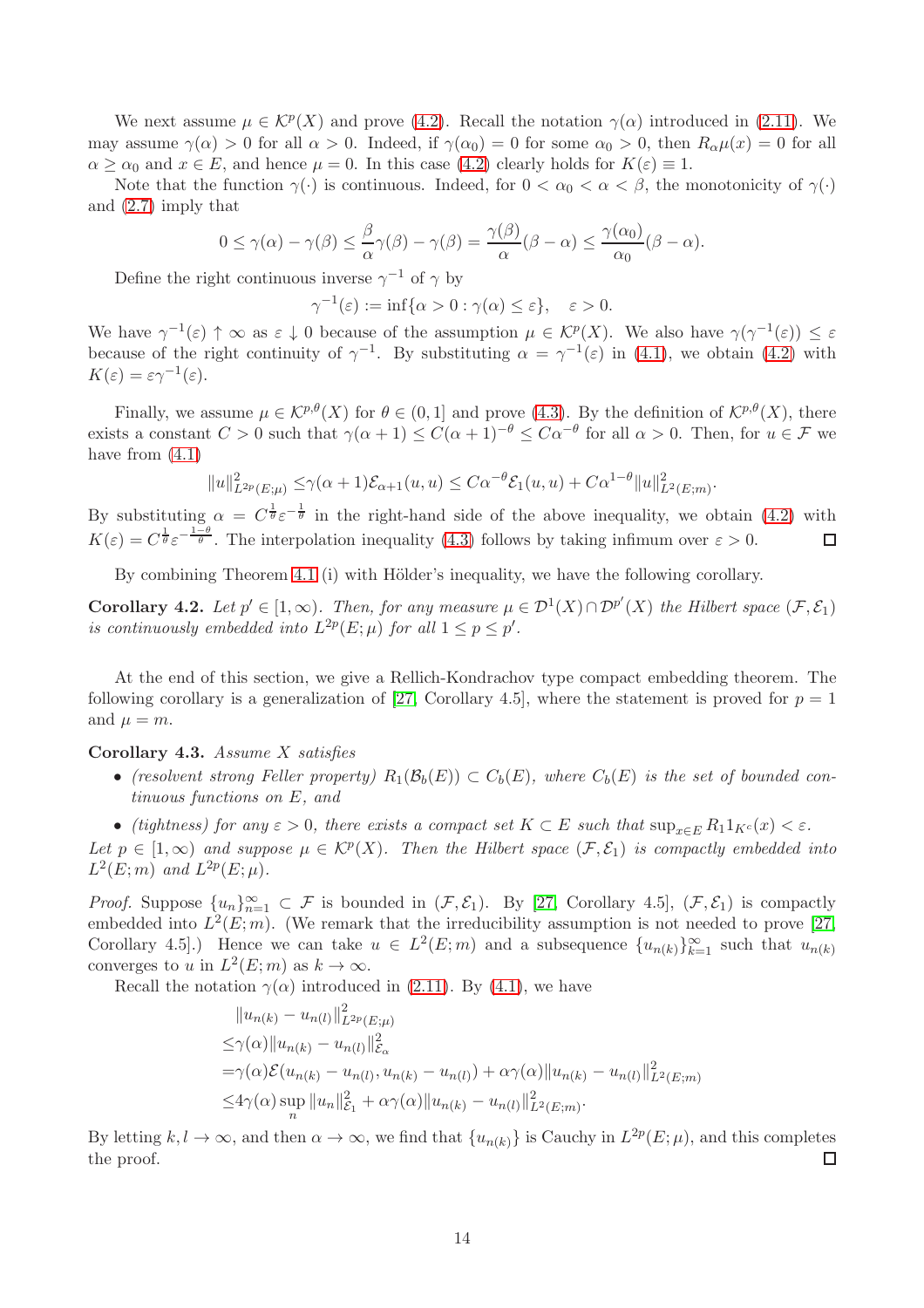Remark 4.4. By Corollary [2.8,](#page-7-2) assumption (A5) of [\[21\]](#page-21-10) is equivalent to the reference measure m belonging to the  $L^p$ -Kato class. We can also see that assumption  $(A4)$  of  $[21]$  is used only to show the fact that  $(\mathcal{F}, \mathcal{E}_1)$  is compactly embedded into  $L^{2p}(E; m)$  in the proof of Proposition 3.2 of [\[21\]](#page-21-10). Hence, by Corollary [4.3](#page-13-1) we may drop the assumption (A4) in [\[21\]](#page-21-10).

Example 4.5 (Killed Brownian motion in a domain D). Suppose  $D \subset \mathbb{R}^d$  be a domain with a smooth boundary satisfying

$$
\lim_{x \in D, |x| \to \infty} m(D \cap B(x, 1)) = 0,
$$

where m is the Lebesgue measure on  $\mathbb{R}^d$ . Let  $\partial$  be a point added to D so that  $D_{\partial} := D \cup \{\partial\}$  is the one-point compactification of  $D$ . A killed Brownian motion  $X$  in  $D$  is the process given by

$$
X_t = \begin{cases} B_t, & t < \tau_D, \\ \partial, & t \ge \tau_D, \end{cases}
$$

where B is a Brownian motion on  $\mathbb{R}^d$  and  $\tau_D = \inf\{t > 0 : B_t \notin D\}$  is the exit time of B from D. Its Dirichlet form is  $(\frac{1}{2}D, H_0^1(D))$ , where  $H_0^1(D)$  is the Sobolev space with zero boundary values. It is known that  $X$  satisfies the resolvent strong Feller property and the tightness property (see [\[28,](#page-21-13) Lemma 3.3] for example).

Hence, by combining Example [2.13](#page-8-4) with Corollary [4.3,](#page-13-1) we can see that  $H_0^1(D)$  is compactly embedded into  $L^{2p}(D)$  for  $p \in [1,\infty)$  with  $d-p(d-2) > 0$ . This is exactly the classical Rellich-Kondrachov embedding theorem.

## <span id="page-14-0"></span>4.2 Sobolev embedding implies  $L^p$ -Kato

In this section, we prove [\(1.4\)](#page-1-1) introduced in Section [1,](#page-0-2) that is, for a measure  $\mu \in \mathcal{D}^1(X)$  and  $1 \leq p < p'$ , if  $(\mathcal{F}, \mathcal{E}_1)$  is continuously embedded in  $L^{2p'}(E; \mu)$ , then  $\mu \in \mathcal{D}^p(X)$ . Furthermore, we give variants of [\(1.4\)](#page-1-1) which give a sufficient condition for  $\mu$  belonging to  $\mathcal{K}^p(X)$  or  $\mathcal{K}^{p,\delta}(X)$  for a suitable  $\delta$ .

We first consider the case  $\mu = m$  and consider the assertion that  $\mathcal{E}_1$  is replaced by  $\mathcal{E}$ :

<span id="page-14-1"></span>**Lemma 4.6.** Let  $p' \in (1,\infty)$  and suppose that the following Sobolev type inequality holds: there exists a constant  $S > 0$  such that

<span id="page-14-2"></span>
$$
||u||_{L^{2p'}(E;m)}^2 \le S\mathcal{E}(u,u) \quad \text{for all } u \in \mathcal{F}.
$$
 (4.4)

Then  $m \in \mathcal{K}^{p,\delta}(X)$  for any  $p \in [1,p')$  with  $\delta = 1 - \frac{p'}{n'}$  $\frac{p'}{p'-1}\frac{p-1}{p}$  $\frac{-1}{p}$ .

*Proof.* First, by [\[30\]](#page-21-1), [\(4.4\)](#page-14-2) implies the ultra-contractivity, that is, there exists  $C > 0$  such that

$$
||P_t||_{L^1 \to L^\infty} \le Ct^{-\frac{p'}{p'-1}} \quad \text{for all } t > 0,
$$

where  $\|\cdot\|_{L^q\to L^r}$  is the operator norm from  $L^q(E; m)$  to  $L^r(E; m)$ . By Jensen's inequality, we then have

$$
\|P_t\|_{L^{\frac{p}{p-1}}\rightarrow L^\infty}\leq C^{\frac{p-1}{p}}t^{-\frac{p'}{p'-1}\frac{p-1}{p}}\quad\text{for all }t>0,
$$

when  $p \in (1, p')$ . Since the transition kernel  $P_t$  is  $L^{\infty}$ -contractive, the above inequality also holds when  $p = 1$ , where we use the convention  $1/0 = \infty$ .

Fix  $\alpha > 0$ . For any non-negative Borel function f with  $f \in L^1(E; m) \cap L^{\infty}(E; m)$ , we have

$$
R_{\alpha}f(x) = \int_0^{\infty} e^{-\alpha t} P_t f(x) dt
$$
  
\n
$$
\leq \int_0^{\infty} e^{-\alpha t} ||P_t f||_{L^{\infty}(E; m)} dt
$$
  
\n
$$
\leq C^{\frac{p-1}{p}} ||f||_{L^{\frac{p}{p-1}}(E; m)} \int_0^{\infty} e^{-\alpha t} t^{-\frac{p'}{p'-1} \frac{p-1}{p}} dt
$$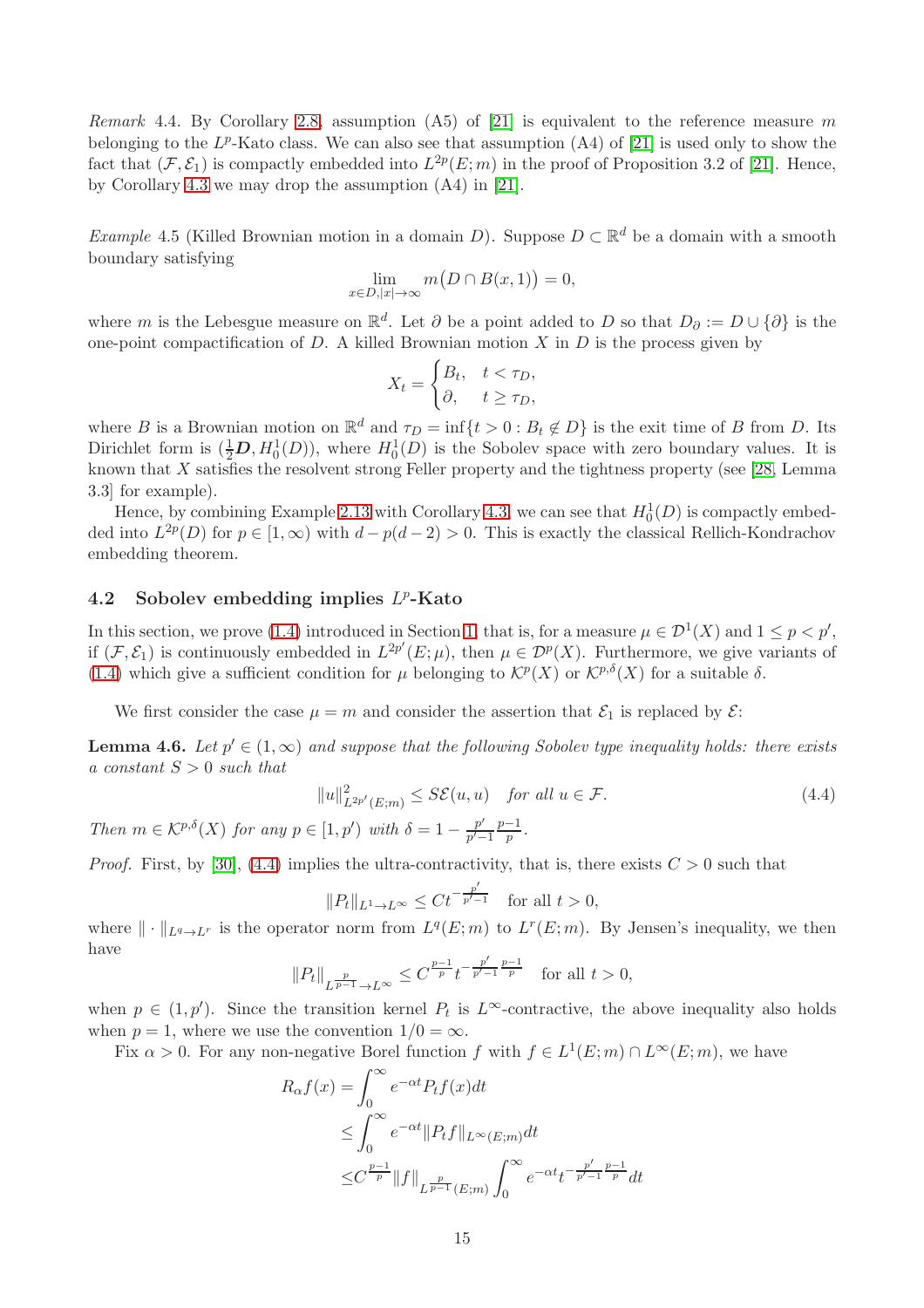<span id="page-15-1"></span>
$$
= \! C^{\frac{p-1}{p}} \|f\|_{L^{\frac{p}{p-1}}(E;m)} \Gamma(\delta) \alpha^{-\delta}
$$

for m-a.e.  $x \in E$ , where  $\Gamma$  is the Gamma function and  $\delta = 1 - \frac{p'}{n'}$  $\frac{p'}{p'-1}\frac{p-1}{p} > 0$ . Since  $R_{\alpha}f =$  $\int_E r_\alpha(\cdot, y) f(y) m(dy)$  is  $\alpha$ -excessive and the absolute continuity condition [\(2.1\)](#page-2-1) holds, we have for every  $x \in E$ ,

$$
R_{\alpha}f(x) = \lim_{\varepsilon \downarrow 0} e^{-\alpha \varepsilon} \mathbb{E}_x[R_{\alpha}f(X_{\varepsilon})] = \lim_{\varepsilon \downarrow 0} e^{-\alpha \varepsilon} \int_E p_{\varepsilon}(x, y) R_{\alpha}f(y) m(dy)
$$
  

$$
\leq C^{\frac{p-1}{p}} ||f||_{L^{\frac{p}{p-1}}(E; m)} \Gamma(\delta) \alpha^{-\delta}.
$$
 (4.5)

Now, fix  $x \in E$ ,  $M > 0$  and a compact set  $K \subset E$ . By applying [\(4.5\)](#page-15-1) with  $f = 1_K(\cdot)(r_\alpha(x, \cdot) \wedge$  $(M)^{p-1}$ , we have

$$
\int_{K} (r_{\alpha}(x, y) \wedge M)^{p} m(dy) \leq \int_{K} (r_{\alpha}(x, y) \wedge M)^{p-1} r_{\alpha}(x, y) m(dy)
$$
\n
$$
\leq C^{\frac{p-1}{p}} \left( \int_{K} (r_{\alpha}(x, y) \wedge M)^{p} m(dy) \right)^{\frac{p-1}{p}} \Gamma(\delta) \alpha^{-\delta},
$$
\nthat

which means that

$$
\left(\int_{K} \left(r_{\alpha}(x, y) \wedge M\right)^{p} m(dy)\right)^{\frac{1}{p}} \leq C^{\frac{p-1}{p}} \Gamma(\delta) \alpha^{-\delta}.
$$

Let  $M \uparrow \infty$  and  $K \uparrow E$ . Hence we have the conclusion  $m \in \mathcal{K}^{p,\delta}(X)$  by the dominated convergence theorem.  $\Box$ 

The following is our second main theorem, which states the opposite of Theorem [4.1](#page-12-1) in some sense.

<span id="page-15-0"></span>**Theorem 4.7.** Let  $p' \in (1,\infty)$  and let  $\mu$  be a measure in  $\mathcal{D}^1(X)$ .

(i) Suppose the following Sobolev type inequality holds: there exists a constant  $S > 0$  such that

<span id="page-15-3"></span>
$$
||u||_{L^{2p'}(E;\mu)}^2 \le S\mathcal{E}_1(u,u) \tag{4.6}
$$

for all  $u \in \mathcal{F}$ . Then  $\mu \in \mathcal{D}^p(X)$  for any  $p \in [1, p')$ .

(ii) Suppose the following Sobolev type inequality holds: there exists a function  $K : (0, \infty) \to (0, \infty)$ with  $\varepsilon^{-1}K(\varepsilon) \uparrow \infty$  as  $\varepsilon \downarrow 0$ , such that

<span id="page-15-2"></span>
$$
||u||_{L^{2p'}(E;\mu)}^2 \leq \varepsilon \mathcal{E}_1(u,u) + K(\varepsilon) ||u||_{L^2(E;m)}^2
$$
\n(4.7)

for any  $u \in \mathcal{F}$  and  $\varepsilon > 0$ . Then  $\mu \in \mathcal{K}^p(X)$  for any  $p \in (1, p')$ .

(iii) Suppose the following Sobolev type inequality holds: there exist constants  $A > 0$  and  $\theta \in (0,1]$ such that

<span id="page-15-4"></span>
$$
||u||_{L^{2p'}(E;\mu)} \le A\sqrt{\mathcal{E}_1(u,u)}^{(1-\theta)}||u||_{L^2(E;m)}^{\theta}
$$
\n(4.8)

for any  $u \in \mathcal{F}$ . Then  $\mu \in \mathcal{K}^{p,\theta(1-\delta)}(X)$  for any  $p \in (1,p')$  with  $\delta = 1 - \frac{p'}{n'}$ .  $\frac{p'}{p'-1}\frac{p-1}{p}$  $\frac{-1}{p}$ .

<span id="page-15-5"></span>Remark 4.8.

- 1. In claim (i), when  $p = p'$  the result does not hold in general. See Example [4.9](#page-17-0) below.
- 2. Regarding claims (ii) and (iii), our proofs do not work when  $p = 1$  and  $p = p'$ , but there are examples that support that the conclusion also holds for such p. Indeed, in [\[1,](#page-20-4) Theorem 4.9], Aizenman and Simon proved that for a Brownian motion on  $\mathbb{R}^d$ , the inequality of the type [\(4.7\)](#page-15-2) with  $p' = 1$  and  $K(\varepsilon) = A \exp\{e^{B \varepsilon^{-a}}\}\$ implies that  $\mu$  belongs to  $\mathcal{K}^1(X)$ . For the case  $1 < p = p'$ , see Example [4.9](#page-17-0) below.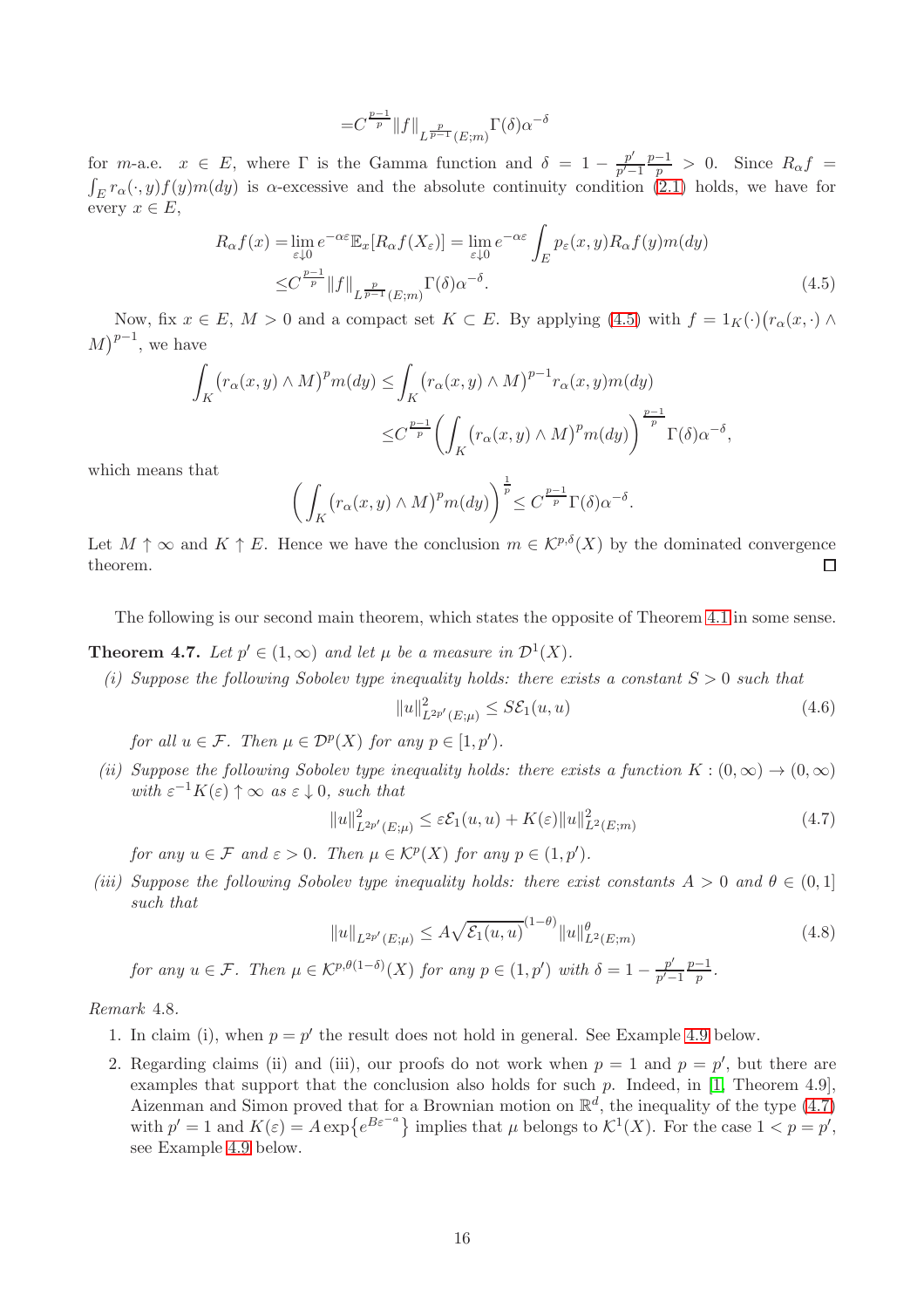3. Regarding claim (iii), it can be seen that the exponent  $\theta(1-\delta)$  is appropriate by the following direct calculations: Let  $q > 1$ ,  $\rho \in (0, 1]$  and  $\mu \in \mathcal{K}^{q, \rho}(X)$ . For  $1 < p < p' < q$ , set  $\theta' = \frac{q}{q-1}$  $q-1$  $p'-1$  $p^{\prime}$ and  $\delta = 1 - \frac{p'}{n'}$  $\frac{p'}{p'-1}\frac{p-1}{p}$  $\frac{-1}{p}$ . Note that  $\frac{1}{p'} = 1 - \theta' + \frac{\theta'}{q}$  $\frac{\partial}{q}$  and  $\frac{1}{p} = \delta + \frac{1-\delta}{p'}$  $\frac{-\delta}{p'}$ . We also set  $\theta = \rho \theta'$ . Then, Hölder's inequality and Theorem [4.1](#page-12-1) (i) and (iii) imply that

$$
||u||_{L^{2p'}(E;\mu)} \leq ||u||_{L^{2}(E;\mu)}^{1-\theta'} ||u||_{L^{2q}(E;\mu)}^{\theta'}\leq \left(\gamma(1)\sqrt{\mathcal{E}_{1}(u,u)}\right)^{1-\theta'} \left(B\sqrt{\mathcal{E}_{1}(u,u)}^{1-\rho}||u||_{L^{2}(E;m)}^{\rho}\right)^{\theta}=\gamma(1)^{1-\theta'}B^{\theta'}\sqrt{\mathcal{E}_{1}(u,u)}^{1-\theta}||u||_{L^{2}(E;m)}^{\theta'},
$$

′

that is, the assumption  $(4.9)$  holds. On the other hand, Hölder's inequality also implies that

$$
\left(\sup_{x\in E}\int_{E}r_{\alpha}(x,y)^{p}\mu(dy)\right)^{\frac{1}{p}}\n\leq \left(\sup_{x\in E}\int_{E}r_{\alpha}(x,y)\mu(dy)\right)^{\delta}\left(\sup_{x\in E}\int_{E}r_{\alpha}(x,y)^{p'}\mu(dy)\right)^{\frac{1-\delta}{p'}}\n\leq \left(\sup_{x\in E}\int_{E}r_{\alpha}(x,y)\mu(dy)\right)^{\delta+(1-\theta')(1-\delta)}\left(\sup_{x\in E}\int_{E}r_{\alpha}(x,y)^{q}\mu(dy)\right)^{\frac{\theta'(1-\delta)}{q}}
$$
\n=O(\alpha^{-\rho\theta'(1-\delta)})

as  $\alpha \to \infty$ , that is, the conclusion  $\mu \in \mathcal{K}^{p,\theta(1-\delta)}(X)$  holds.

*Proof of Theorem [4.7.](#page-15-0)* We first prove (i). Let  $X^{(1)}$  be the 1-subprocess of X. As we have seen in the proof of Proposition [3.2,](#page-10-0) it holds that  $\mu \in S_1(X^{(1)})$ . We also have  $\mu \in \mathcal{D}^1(X^{(1)})$ .

Denote Y the time changed process of  $X^{(1)}$  with respect to the PCAF of  $X^{(1)}$  with Revuz measure  $\mu$  and denote its Dirichlet form as  $(\mathcal{E}^Y, \mathcal{F}^Y)$ . Since the Dirichlet form of  $X^{(1)}$  is  $(\mathcal{E}_1, \mathcal{F})$ , [\(4.6\)](#page-15-3) implies that

$$
||u||_{L^{2p'}(\mu)}^2 \leq S\mathcal{E}^Y(u,u) \quad \text{for all } u \in \mathcal{F}^Y.
$$

Let  $p \in [1, p')$ . By Lemma [4.6](#page-14-1) we have  $\mu \in \mathcal{D}^p(Y)$ , and then by Proposition [3.2](#page-10-0) we have  $\mu \in \mathcal{D}^p(X^{(1)})$ . The conclusion follows from Remark [2.9.](#page-7-3)

We next prove (ii). Let  $\beta > 0$  and denote Y the time changed process of the  $\beta$ -subprocess  $X^{(\beta)}$ with respect to the PCAF of  $X^{(\beta)}$  with Revuz measure u. The  $\alpha$ -order resolvent of Y can be written as

$$
R_{\alpha,A}^{\beta}f(x) = \mathbb{E}_x \bigg[ \int_0^{\infty} e^{-\alpha A_t^{\mu} - \beta t} f(X_t) dA_t^{\mu} \bigg], \quad \alpha > 0, x \in F.
$$

By Lemma [3.1,](#page-9-1) Y satisfies the absolute continuity condition [\(2.1\)](#page-2-1). Denote the  $\alpha$ -order resolvent kernel of Y as  $r_{\alpha}^{\beta}(x, y)$ . Note that for all  $x \in F$  and  $\alpha, \beta > 0$ , it holds that

$$
r_{\beta}(x,y) = r_{\alpha}^{\beta}(x,y) + \alpha \int_{F} r_{\beta}(x,z)r_{\alpha}^{\beta}(z,y)\mu(dz) \quad \text{ for } \mu\text{-a.e. } y \in F
$$

(see  $[12, (6.4.11)]$  for example). By an argument similar to that leading to  $(2.7)$ , we have

$$
\left(\sup_{x \in F} \int_{E} r_{\beta}(x, y)^{p} \mu(dy)\right)^{\frac{1}{p}}\n\leq \left(1 + \alpha \sup_{x \in E} \int_{E} r_{\beta}(x, y) \mu(dy)\right) \left(\sup_{z \in F} \int_{F} r_{\alpha}^{\beta}(z, y)^{p} \mu(dy)\right)^{\frac{1}{p}}.
$$
\n(4.9)

By a similar argument as to obtain [\(3.5\)](#page-11-0), we also have

<span id="page-16-1"></span><span id="page-16-0"></span>
$$
\sup_{x \in E} \int_{E} r_{\beta}(x, y)^{p} \mu(dy) = \sup_{x \in F} \int_{E} r_{\beta}(x, y)^{p} \mu(dy).
$$
\n(4.10)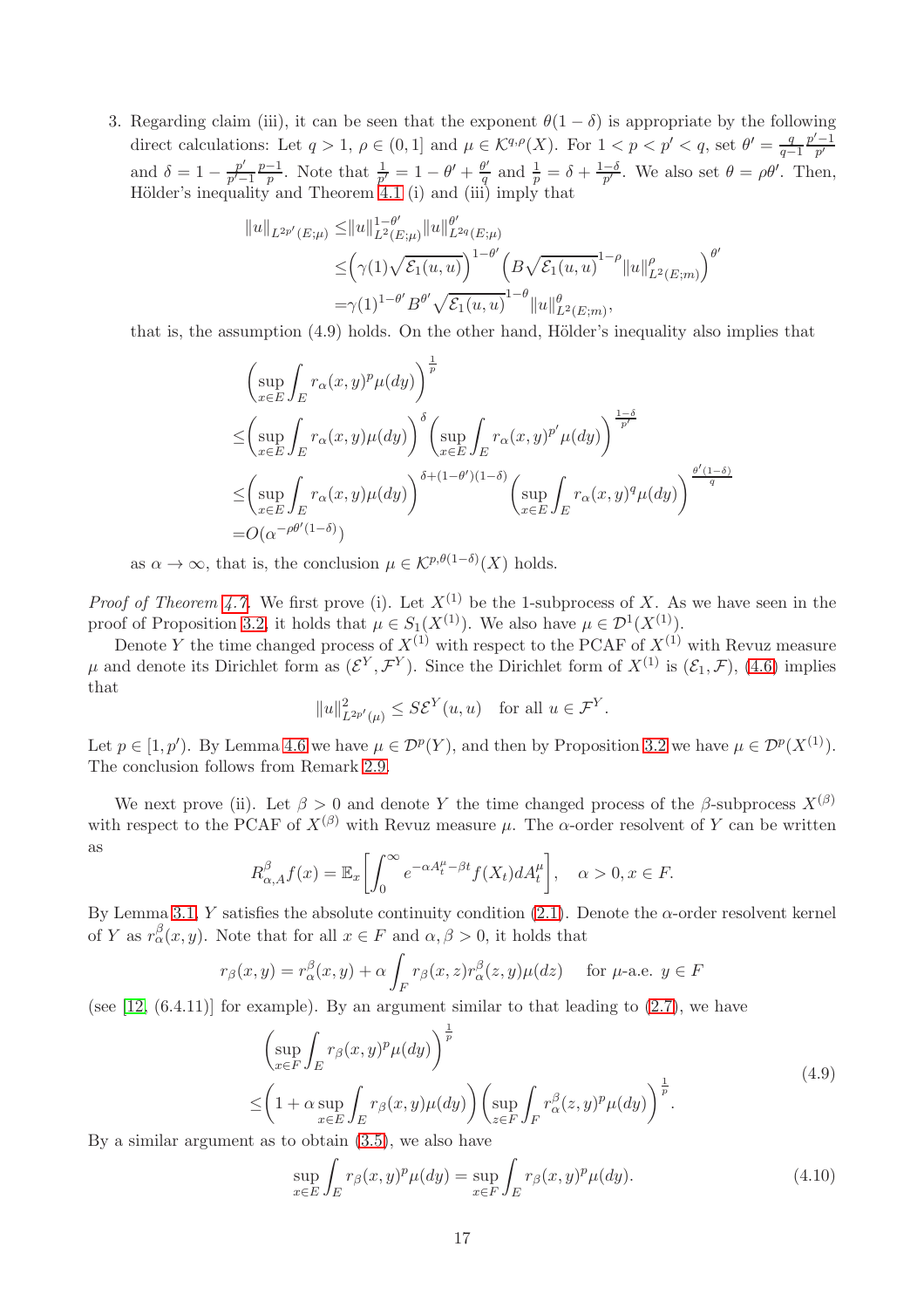Define the process Z by  $Z_t := Y_{\varepsilon^{p'}t} Z$  is an  $\varepsilon^{-p'}\mu$ -symmetric Hunt process on F, and its  $\alpha$ -order resolvent kernel can be written as  $r^{\beta}$  $\int_{\varepsilon^{-p'}\alpha}^{\beta}(x,y)$ . Denote by  $(\mathcal{E}^Z,\mathcal{F}^Z)$  the associated Dirichlet form on  $L^2(F; \varepsilon^{-p'}\mu).$ 

Now, by setting  $\beta = \varepsilon^{-1} K(\varepsilon)$ , [\(4.7\)](#page-15-2) implies that

 $||u||^2_{L^{2p'}(E;\varepsilon^{-p'}\mu)} \leq \mathcal{E}^Z(u,u)$  for all  $u \in \mathcal{F}^Z$ .

By the same argument as the proof of Lemma [4.6,](#page-14-1) there exists a constant  $C > 0$ , which is independent of  $\varepsilon$  and  $\beta$  by virtue of [\[30\]](#page-21-1), such that

$$
\left(\sup_{x\in F}\int_F r_{\varepsilon^{-p'}\alpha}^{\beta}(x,y)^p \varepsilon^{-p'}\mu(dy)\right)^{\frac{1}{p}} \leq C^{\frac{p-1}{p}}\Gamma(\delta)\alpha^{-\delta}
$$

for all  $\alpha > 0$ . In particular, by substituting  $\alpha = \varepsilon^{p'}$ , we have

$$
\left(\sup_{x\in F}\int_{F}r_{1}^{\beta}(x,y)^{p}\mu(dy)\right)^{\frac{1}{p}} \leq C^{\frac{p-1}{p}}\Gamma(\delta)\varepsilon^{\frac{p'}{p}-p'\delta} = C^{\frac{p-1}{p}}\Gamma(\delta)\varepsilon^{1-\delta},
$$

where we used the relation  $\frac{1}{p} = \delta + \frac{1-\delta}{p'}$  $\frac{-\delta}{p'}$  .

Take  $\varepsilon > 0$  sufficiently small so that  $\beta > 1$ . By combining the above inequality with [\(4.9\)](#page-16-0), [\(4.10\)](#page-16-1) and the monotonicity  $r_\beta(x, y) \leq r_1(x, y)$ , we have

$$
\left(\sup_{x \in E} \int_{E} r_{\beta}(x, y)^{p} \mu(dy)\right)^{\frac{1}{p}} \le \left(1 + \sup_{x \in E} \int_{E} r_{1}(x, y) \mu(dy)\right) C^{\frac{p-1}{p}} \Gamma(\delta) \varepsilon^{1-\delta},\tag{4.11}
$$
\nIn the desired conclusion:

\n
$$
\mu \in K^{p}(X)
$$

hence we obtain the desired conclusion  $\mu \in \mathcal{K}^p(X)$ .

We finally prove (iii). By the assumption [\(4.8\)](#page-15-4), It holds that the inequality [\(4.7\)](#page-15-2) with  $K(\varepsilon)$  =  $A^{\frac{2}{\theta}}\varepsilon^{-\frac{1-\theta}{\theta}}$ . By setting  $\beta = \varepsilon^{-1}K(\varepsilon) = A^{\frac{2}{\theta}}\varepsilon^{-\frac{1}{\theta}}$ , we have  $\varepsilon = A^2\beta^{-\theta}$  and then by [\(4.11\)](#page-17-1)

$$
\left(\sup_{x\in E} \int_E r_\beta(x,y)^p \mu(dy)\right)^{\frac{1}{p}}\leq \left(1+\sup_{x\in E} \int_E r_1(x,y)\mu(dy)\right) C^{\frac{p-1}{p}} \Gamma(\delta) A^{2(1-\delta)} \beta^{-\theta(1-\delta)}.
$$

Therefore we have the desired conclusion  $\mu \in \mathcal{K}^{p,\theta(1-\delta)}(X)$ .

<span id="page-17-0"></span>Example 4.9 (Brownian motion). We continue with Example [2.13.](#page-8-4) As in Section [1,](#page-0-2) the classical Sobolev embedding theorem on  $\mathbb{R}^d$  gives that  $H^1(\mathbb{R}^d)$  is continuously embedded into  $L^{2p}(\mathbb{R}^d)$  for  $p \in [1,\infty)$  with  $d - p(d-2) \geq 0$ . By combining this with Theorem [4.7](#page-15-0) (i), the Lebesgue measure on  $\mathbb{R}^d$  is in  $\mathcal{D}^p(X)$  for  $p \in [1,\infty)$  with  $d-p(d-2) > 0$ .

In particular, when  $d \geq 3$ , by setting  $p^* = d/(d-2)$  the critical Sobolev embedding theorem gives that  $H^1(\mathbb{R}^d)$  is continuously embedded into  $L^{2p}(\mathbb{R}^d)$  for  $p \in [1, p^*)$ , but the Lebesgue measure on  $\mathbb{R}^d$ does not belong to  $\mathcal{D}^{p^*}(X)$ . This is an example of Remark [4.8.](#page-15-5)1.

We now assume  $d \geq 1$ . We also assume that  $d - p'(d - 2) \geq 0$  and  $1 < p < p'$ . The classical Gagliardo-Nirenberg interpolation inequality says that, by setting  $\theta = 1 - \frac{d(p'-1)}{2p'}$  $\frac{p'-1)}{2p'}=\frac{d-p'(d-2)}{2p'}$  $\frac{a-2j}{2p'}$ , there exists a positive constant C such that

$$
||u||_{L^{2p'}(\mathbb{R}^d)} \leq C||\nabla u||_{L^2(\mathbb{R}^d)}^{1-\theta} ||u||_{L^2(\mathbb{R}^d)}^{\theta}
$$

holds for all  $u \in H^1(\mathbb{R}^d)$ . By applying Theorem [4.7](#page-15-0) (iii) and then by letting  $p' \downarrow p$ , we can see that the Lebesgue measure on  $\mathbb{R}^d$  belongs to  $\mathcal{K}^{p, \frac{d-p(d-2)}{2p} - \varepsilon}(X)$  for all  $\varepsilon \in (0, \frac{d-p(d-2)}{2p})$  $\frac{2p}{2p}$ , which is a slightly weaker condition than the conclusion of Example [2.13.](#page-8-4) By combining with the Gagliardo-Nirenberg inequality, we can also see that the fact that the Lebesgue measure on  $\mathbb{R}^d$  belongs to  $\mathcal{K}^{p, \frac{d-p(d-2)}{2p}}(X)$ , which is an example of Remark [4.8.](#page-15-5)2 for  $1 < p = p'$ .

<span id="page-17-1"></span>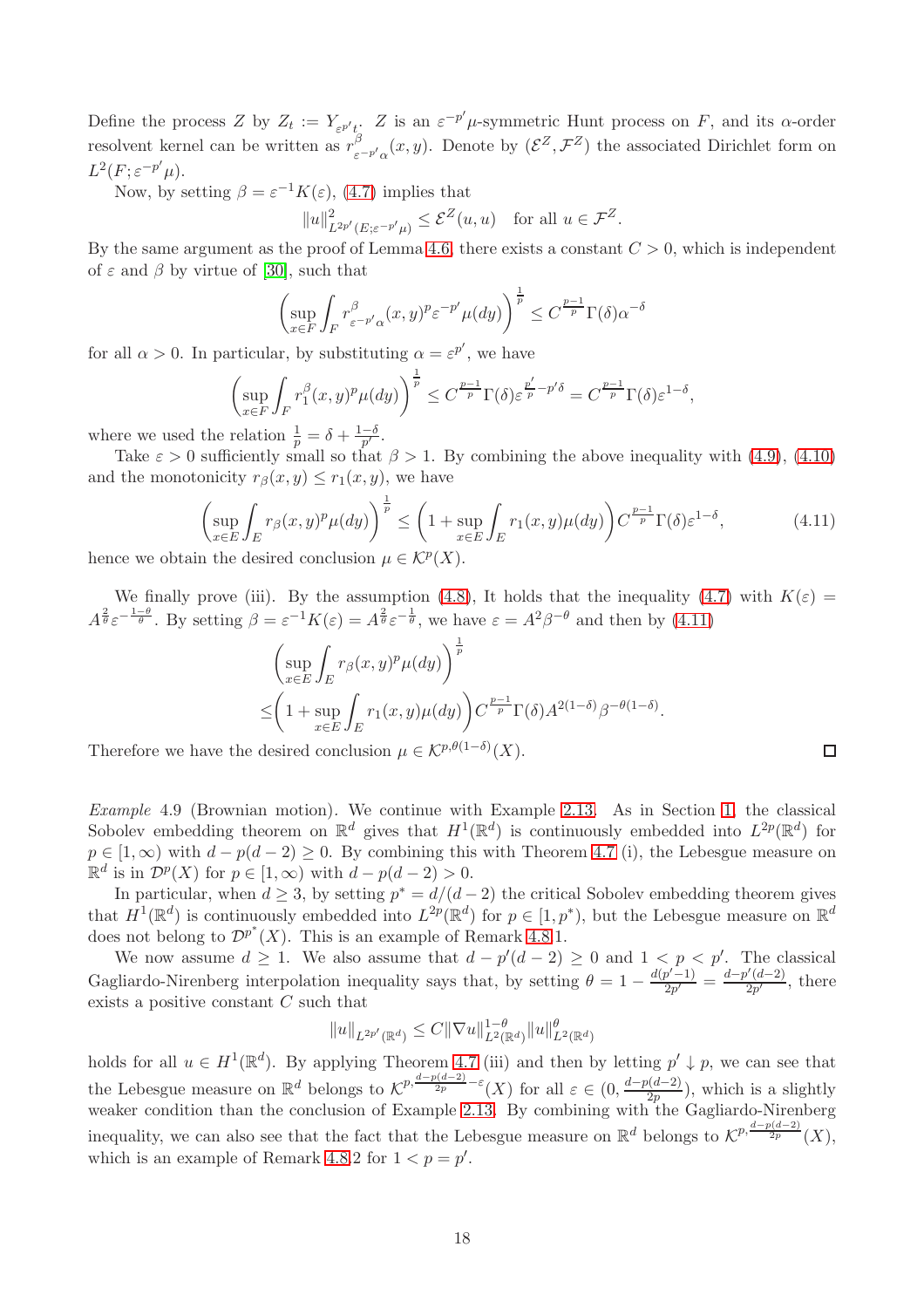## <span id="page-18-0"></span>5 Application: Continuity of the intersection measure in time

In this section, we give an application of the  $L^p$ -Kato class to the continuity of the intersection measure in time. Throughout this section, we assume that  $p \geq 2$  is an integer and that the reference measure m is in the L<sup>p</sup>-Dynkin class. Let  $X^{(1)}, \ldots, X^{(p)}$  be independent Hunt processes with the same law as X. We write  $\zeta^{(1)}, \ldots, \zeta^{(p)}$  as their life times and write  $x_0^{(1)}$  $x_0^{(1)}, \ldots, x_0^{(p)}$  $_{0}^{(p)}$  as their starting points, respectively.

First, we review the construction of the intersection measure. For detail, see [\[7,](#page-20-13) [21\]](#page-21-10) for example. Fix bounded Borel sets  $J^{(1)}, \ldots, J^{(p)} \subset [0, \infty)$  and write  $J = \prod_{i=1}^p J^{(i)}_i$ . For each  $\varepsilon > 0$ , we define the approximated (mutual) intersection measure  $\ell_{J,\varepsilon}^{IS}$  of  $X^{(1)},\ldots,X^{(p)}$  with respect to the (multiparameter) time interval J by

$$
\langle \ell_{J,\varepsilon}^{\text{IS}},f\rangle = \int_E f(x)\biggl[\prod_{i=1}^p\int_{J^{(i)}}p_\varepsilon(x,X^{(i)}_s)ds\biggr]m(dy)
$$

for  $f \in \mathcal{B}_b(E)$ , where, for convenience we regard  $p_{\varepsilon}(x, X_s^{(i)}) = 0$  when  $s \geq \zeta^{(i)}$ . Then, there exists a random measure  $\ell_J^{\text{IS}}$  on E such that,  $\ell_{J,\varepsilon}^{\text{IS}}$  converges vaguely to  $\ell_J^{\text{IS}}$  in  $\mathcal{M}(E)$  and that

$$
\lim_{\varepsilon\to 0}\mathbb{E}\big[|\langle f,\ell_{J,\varepsilon}^{\mathrm{IS}}\rangle-\langle f,\ell_J^{\mathrm{IS}}\rangle|^k\big]=0
$$

for any integer  $k \geq 1$  and  $f \in C_0(E)$ , where  $\mathcal{M}(E)$  is the set of Radon measures on E equipped with the vague topology. We call the limit  $\ell_J^{\text{IS}}$  as the *(mutual) intersection measure of*  $X^{(1)}, \ldots, X^{(p)}$  with respect to J. For  $\mathbf{t} = (t_1, \ldots, t_p) \in [0, \infty)^p$  we simply denote the approximated intersection measure and the intersection measure with respect to  $[0, t] := \prod_{i=1}^p [0, t_i]$  as  $\ell_{t, \varepsilon}^{\text{IS}}$  and  $\ell_t^{\text{IS}}$ , respectively.

The intersection measure  $\ell_J^{\text{IS}}$  enjoys the so-called Le Gall's moment formula: for any  $f \in \mathcal{B}_b(E)$ with compact support and for any integer  $k \geq 1$ , it holds that

$$
\mathbb{E}\left[\langle f, \ell_J^{\text{IS}} \rangle^k\right]
$$
\n
$$
= \int_{E^k} f(x_1) \cdots f(x_k) \prod_{i=1}^p \left\{ \sum_{\sigma \in \mathfrak{S}_k} \int_{(J^{(i)})^k \leq j=1} \prod_{j=1}^k p_{s_j - s_{j-1}}(x_{\sigma(j-1)}, x_{\sigma(j)}) \right\}
$$
\n
$$
ds_1 \cdots ds_k \left\} m(dx_1) \cdots m(dx_k), \tag{5.1}
$$

where  $(J^{(i)})^k_< := \{(s_1, \ldots, s_k) \in (J^{(i)})^k; s_1 < \cdots < s_k\}$  and  $\mathfrak{S}_k$  is the set of permutations of  $\{1, \ldots, k\}$ . For convenience we set  $\sigma(0) = 0$  for  $\sigma \in \mathfrak{S}_k$  and set  $x_0 = x_0^{(i)}$  $\overset{(i)}{0}$ .

The goal of this section is to realize  $\{\ell_t^{\{S\}}: t \in [0, \infty)^p\}$  as a measure-valued continuous stochastic process. That is,

<span id="page-18-1"></span>**Theorem 5.1.** Assume  $m \in \mathcal{K}^{p,\delta}(X)$  for some  $\delta \in (0,1]$ . Then it holds that

- (i) the  $\mathcal{M}(E)$ -valued process  $\{\ell_t^{\{S\}} : t \in [0, \infty)^p\}$  has a continuous modification,
- (ii) for any  $f \in \mathcal{B}_b(E)$ , the real-valued process  $\{ \langle f, \ell_t^{\text{IS}} \rangle : t \in [0, \infty)^p \}$  has a modification whose paths are locally  $\gamma$ -Hölder continuous of every order  $\gamma \in (0, \delta)$ .

Proof. Our proof is based on that of [\[7,](#page-20-13) Lemma 2.2.4]. First, we claim the following estimate: for any integer  $k \geq 1$ , positive constant  $T > 0$  and  $s, t \in [0, T]^p$ , it holds that

<span id="page-18-2"></span>
$$
\mathbb{E}\left[\left|\langle f,\ell_t^{\mathrm{IS}}\rangle - \langle f,\ell_s^{\mathrm{IS}}\rangle\right|^k\right] \leq (k!)^p \left(2^p \|f\|_{\infty} (\eta(T) + 1)^p \sup_{0 < t \leq pT} \{t^{-\delta}\eta(t)\}\right)^k |t - s|^{\delta k},\tag{5.2}
$$

where  $\eta(T)$  is introduced in [\(2.12\)](#page-7-5) and  $|t - s|$  is the Euclidean distance between t and s in  $[0, \infty)^p$ .

Fix  $s, t \in [0,T]^p$ . Define the family  $\{J_l\}_{l=1}^{2^p-1}$  consisting of products of intervals as

$$
\{J_l\}_{l=1}^{2^p-1}
$$
  
= $\left\{\prod_{i=1}^p [a_i, b_i] \middle| [a_i, b_i] = [0, s_i \wedge t_i] \text{ or } [s_i \wedge t_i, s_i \vee t_i], 1 \le i \le p \right\} \setminus \left\{\prod_{i=1}^p [0, s_i \wedge t_i] \right\}.$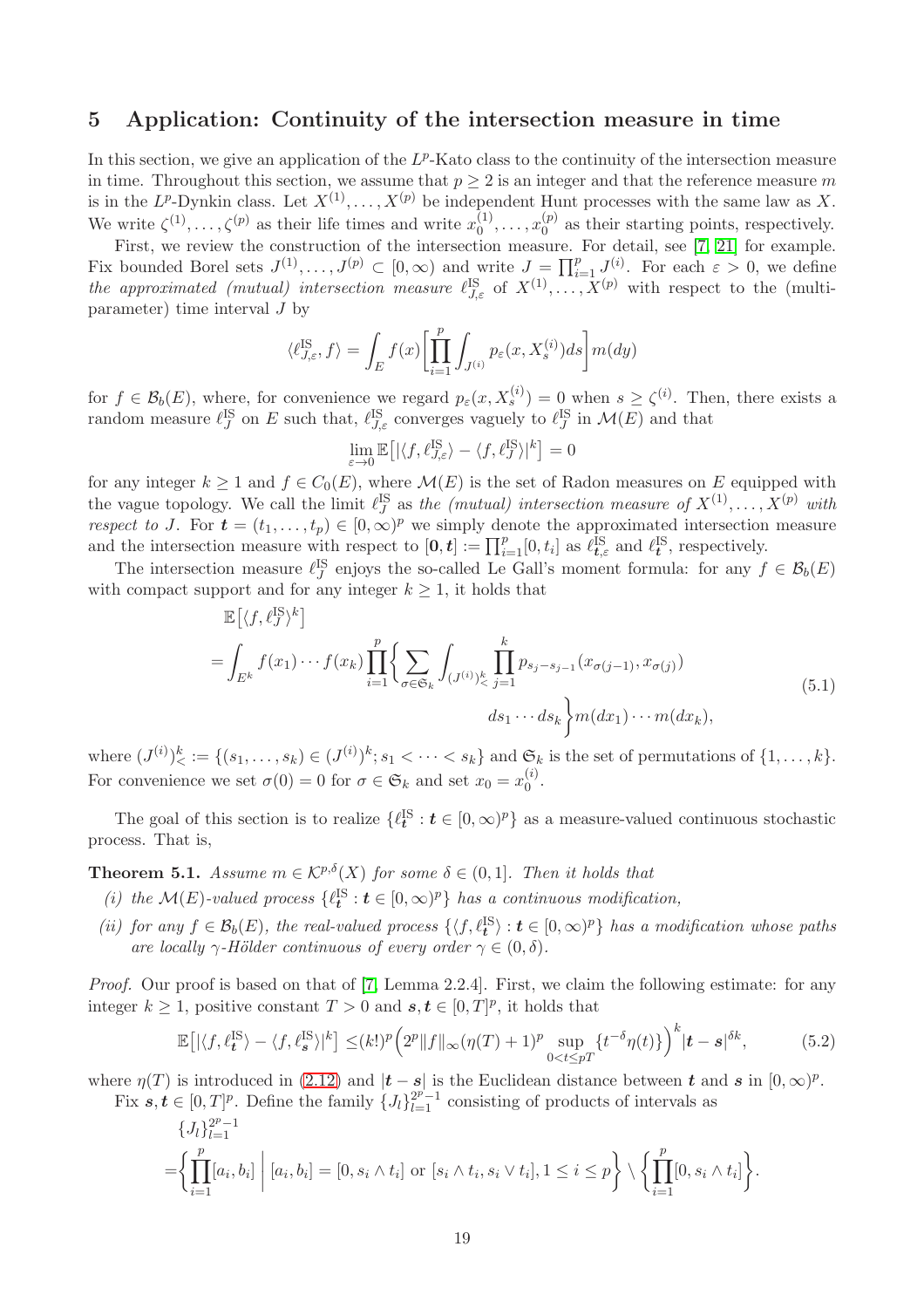Then we have  $[\mathbf{0}, \mathbf{t}] \triangle [\mathbf{0}, \mathbf{s}] \subset \bigcup_l J_l$  and then

$$
|\langle f, \ell_t^{\text{IS}} \rangle - \langle f, \ell_s^{\text{IS}} \rangle| \le \sum_{l=1}^{2^p - 1} \langle |f|, \ell_{J_l}^{\text{IS}} \rangle
$$
,  $\mathbb{P}\text{-a.s.}$ 

By Le Gall's moment formula, we have

$$
\mathbb{E}[\langle |f|, \ell_{\varepsilon, J_l}^{\text{IS}} \rangle^k]
$$
  
=  $\int_{E^k} |f|(x_1) \cdots |f|(x_k) \prod_{i=1}^p \left\{ \sum_{\sigma \in \mathfrak{S}_k} H_{a_i, b_i}^{(i)}(x_{\sigma(1)}, \dots, x_{\sigma(k)}) \right\} m(dx_1) \cdots m(dx_k),$ 

where

$$
H_{a_i,b_i}^{(i)}(x_1,\ldots,x_p)
$$
  
:=  $\int_E \int_{[0,\infty)^p} 1_{\left\{\sum_{j=1}^k r_j \le b_i - a_i\right\}} \prod_{j=1}^k p_{r_j}(x_{j-1},x_j) dr_1 \cdots dr_k \nu_{a_i}^{(i)}(dx_0)$ 

and  $\nu_{a_i}^{(i)}(dx_0) = \mathbb{P}_{x_0^{(i)}}(X_{a_i}^{(i)} \in dx_0)$ . Note that

 $\langle \cdot \rangle$ 

$$
H_{a_i,b_i}^{(i)}(x_1,\ldots,x_p) \leq \int_E \Bigl[\prod_{j=1}^k \int_0^{b_i-a_i} p_s(x_{j-1},x_j)ds\Bigr] \nu_{a_i}^{(i)}(dx_0)
$$

and then  $||H_{a_i}^{(i)}||$  $\|a_{a_i,b_i}\|_{L^p(E^k,m^{\otimes k})} \leq \eta(b_i-a_i)^k$ . We have by Hölder's inequality

$$
\mathbb{E}[(|f|, \ell_{\varepsilon, J_l}^{\text{IS}})^k] \leq (k!)^p \|f\|_{\infty}^k \prod_{i=1}^p \|H_{a_i, b_i}^{(i)}\|_{L^p(E^k, m^{\otimes k})}
$$
  

$$
\leq (k!)^p \|f\|_{\infty}^k \prod_{i=1}^p \eta(b_i - a_i)^k \leq (k!)^p \|f\|_{\infty}^k \eta(T)^{(p-1)k} \eta(|t - s|)^k.
$$

In the last inequality, we used the fact that  $[a_i, b_i] = [s_i \wedge t_i, s_i \vee t_i]$  holds for at least one i because of the definition of  $J_l$ . Therefore

$$
\mathbb{E}\left[\left|\langle f, \ell_t^{\mathrm{IS}} \rangle - \langle f, \ell_s^{\mathrm{IS}} \rangle\right|^k\right] \leq \left\{ \sum_{l=1}^{2^p-1} \mathbb{E}\left[\langle |f|, \ell_{J_l}^{\mathrm{IS}} \rangle^k\right]^{1/k} \right\}^k
$$
  

$$
\leq (k!)^p \left(2^p \|f\|_{\infty} (\eta(T) + 1)^p \eta(|t-s|) \right)^k.
$$

Taking account of Remark [2.12.](#page-8-5)1, the desired estimate [\(5.2\)](#page-18-2) follows from  $|t - s| \leq pT$  and the assumption  $m \in \mathcal{K}^{p,\delta}(X)$ .

Now,  $(\delta k - p)/k$  increases to  $\delta$  as  $k \to \infty$ . By applying Kolmogorov's continuity theorem (see [\[16,](#page-20-15) Theorem 3.23] for example) to [\(5.2\)](#page-18-2), we can find that the process  $[0,T]^p \ni t \mapsto \langle f, \ell_t^{\rm IS} \rangle \in \mathbb{R}$  has a continuous modification whose paths are  $\gamma$ -Hölder continuous of every order  $\gamma \in (0, \delta)$ . Since  $T > 0$ is arbitrary, we obtain (ii).

To prove (i), take a dense subset  $\{\phi_n\}_{n=1}^{\infty}$  in  $C_0^+(E)$ , the family of non-negative continuous functions with compact support equipped with the uniform metric. Then  $\mathcal{M}(E)$  is homeomorphic to a subset of  $\mathbb{R}^{\infty}$  by the mapping  $\mathcal{M}(E) \ni \mu \mapsto {\langle \mu, \phi_n \rangle\}_{n=1}^{\infty} \in \mathbb{R}^{\infty}$ , and hence the process  $[0, \infty)^p \ni t \mapsto \ell_t^{\text{IS}} \in$  $\mathcal{M}(E)$  has a continuous version by (ii). Therefore we complete the proof.  $\Box$ 

## Acknowledgements

We would like to thank Professor Takashi Kumagai, Professor Masayoshi Takeda and an anonymous referee for helpful discussions and comments. We also wish to thank Professor Kazuhiro Kuwae for pointing out some mistakes in the first draft, which finally improves our results. This work was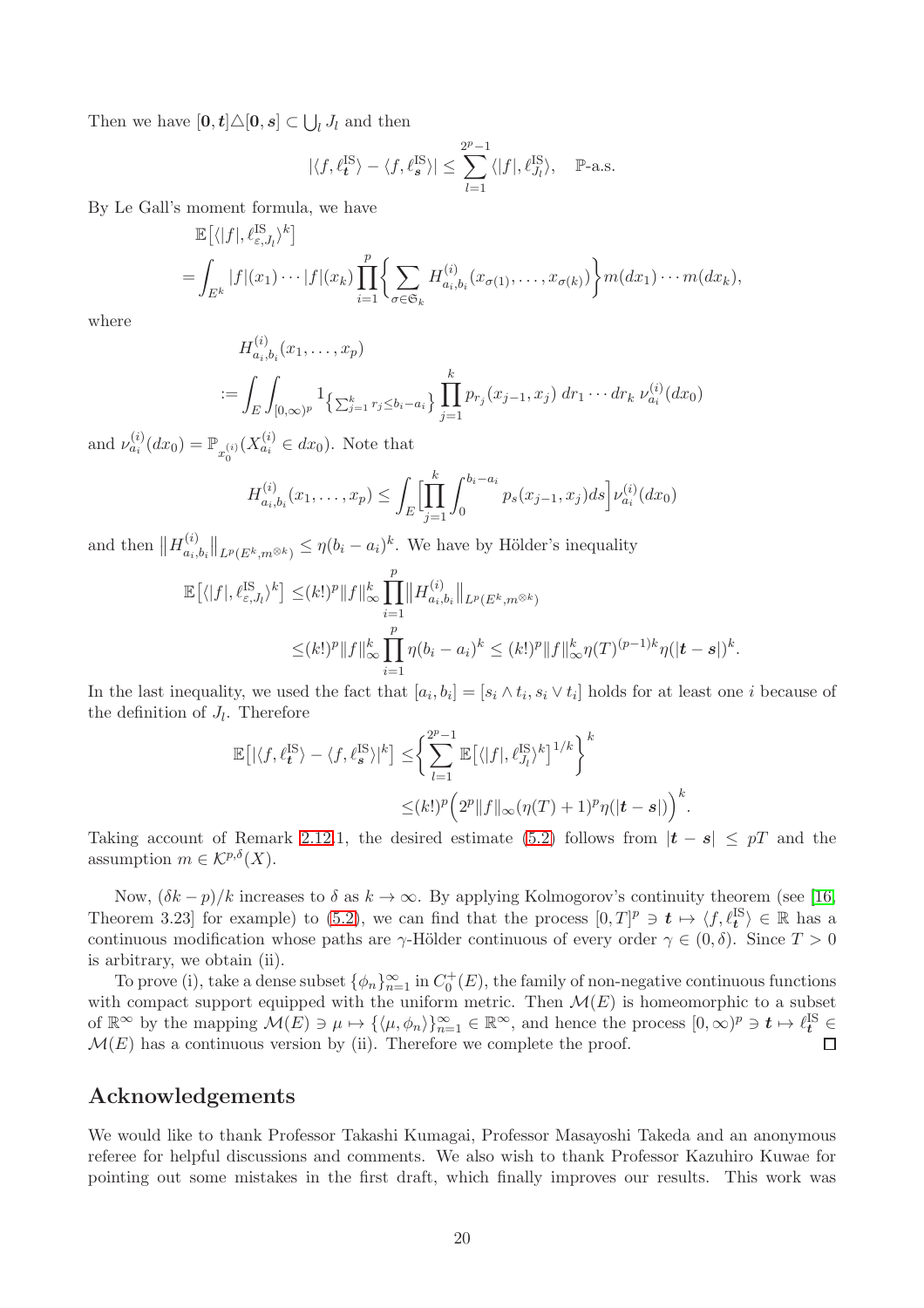supported by JSPS KAKENHI Grant Number JP18J21141.

## <span id="page-20-4"></span>References

- <span id="page-20-5"></span>[1] M. Aizenman and B. Simon. Brownian motion and Harnack inequality for Schrödinger operators. Comm. Pure Appl. Math., 35(2):209–273, 1982.
- [2] S. Albeverio, P. Blanchard, and Z. M. Ma. Feynman-Kac semigroups in terms of signed smooth measures. In Random partial differential equations (Oberwolfach, 1989), volume 102 of Internat. Ser. Numer. Math., pages 1–31. Birkhäuser, Basel, 1991.
- <span id="page-20-7"></span><span id="page-20-0"></span>[3] D. Bakry, T. Coulhon, M. Ledoux, and L. Saloff-Coste. Sobolev inequalities in disguise. Indiana Univ. Math. J., 44(4):1033–1074, 1995.
- <span id="page-20-6"></span>[4] M. T. Barlow. Diffusions on fractals. In Lectures on probability theory and statistics (Saint-Flour, 1995), volume 1690 of Lecture Notes in Math., pages 1–121. Springer, Berlin, 1998.
- <span id="page-20-1"></span>[5] M. T. Barlow and E. A. Perkins. Brownian motion on the Sierpinski gasket. *Probab. Theory* Related Fields, 79(4):543–623, 1988.
- <span id="page-20-13"></span>[6] E. A. Carlen, S. Kusuoka, and D. W. Stroock. Upper bounds for symmetric Markov transition functions. Ann. Inst. H. Poincar´e Probab. Statist., 23(2, suppl.):245–287, 1987.
- <span id="page-20-8"></span>[7] X. Chen. Random walk intersections, volume 157 of Mathematical Surveys and Monographs. American Mathematical Society, Providence, RI, 2010.
- [8] Z.-Q. Chen and T. Kumagai. Heat kernel estimates for stable-like processes on d-sets. Stochastic Process. Appl., 108(1):27–62, 2003.
- <span id="page-20-9"></span>[9] A. Dvoretzky, P. Erdős, and S. Kakutani. Double points of paths of Brownian motion in  $n$ -space. Acta Sci. Math. Szeged, 12(Leopoldo Fejer et Frederico Riesz LXX annos natis dedicatus, Pars B):75–81, 1950.
- <span id="page-20-11"></span><span id="page-20-10"></span>[10] A. Dvoretzky, P. Erdős, and S. Kakutani. Multiple points of paths of Brownian motion in the plane. Bull. Res. Council Israel, 3:364–371, 1954.
- <span id="page-20-14"></span>[11] A. Dvoretzky, P. Erdős, S. Kakutani, and S. J. Taylor. Triple points of Brownian paths in 3-space. Proc. Cambridge Philos. Soc., 53:856–862, 1957.
- [12] M. Fukushima, Y. Oshima, and M. Takeda. Dirichlet forms and symmetric Markov processes, volume 19 of de Gruyter Studies in Mathematics. Walter de Gruyter & Co., Berlin, extended edition, 2011.
- <span id="page-20-3"></span>[13] M. Fukushima and T. Uemura. Capacitary bounds of measures and ultracontractivity of time changed processes. J. Math. Pures Appl. (9), 82(5):553–572, 2003.
- [14] B. Güneysu.  $RCD^*(K, N)$  spaces and the geometry of multi-particle Schrödinger semigroups. Int. Math. Res. Not. IMRN, 2020.
- <span id="page-20-2"></span>[15] V. A. Kaimanovich. Dirichlet norms, capacities and generalized isoperimetric inequalities for Markov operators. Potential Anal., 1(1):61–82, 1992.
- <span id="page-20-15"></span>[16] O. Kallenberg. Foundations of modern probability. Probability and its Applications (New York). Springer-Verlag, New York, second edition, 2002.
- <span id="page-20-12"></span>[17] W. König and C. Mukherjee. Large deviations for Brownian intersection measures. Comm. Pure Appl. Math., 66(2):263–306, 2013.